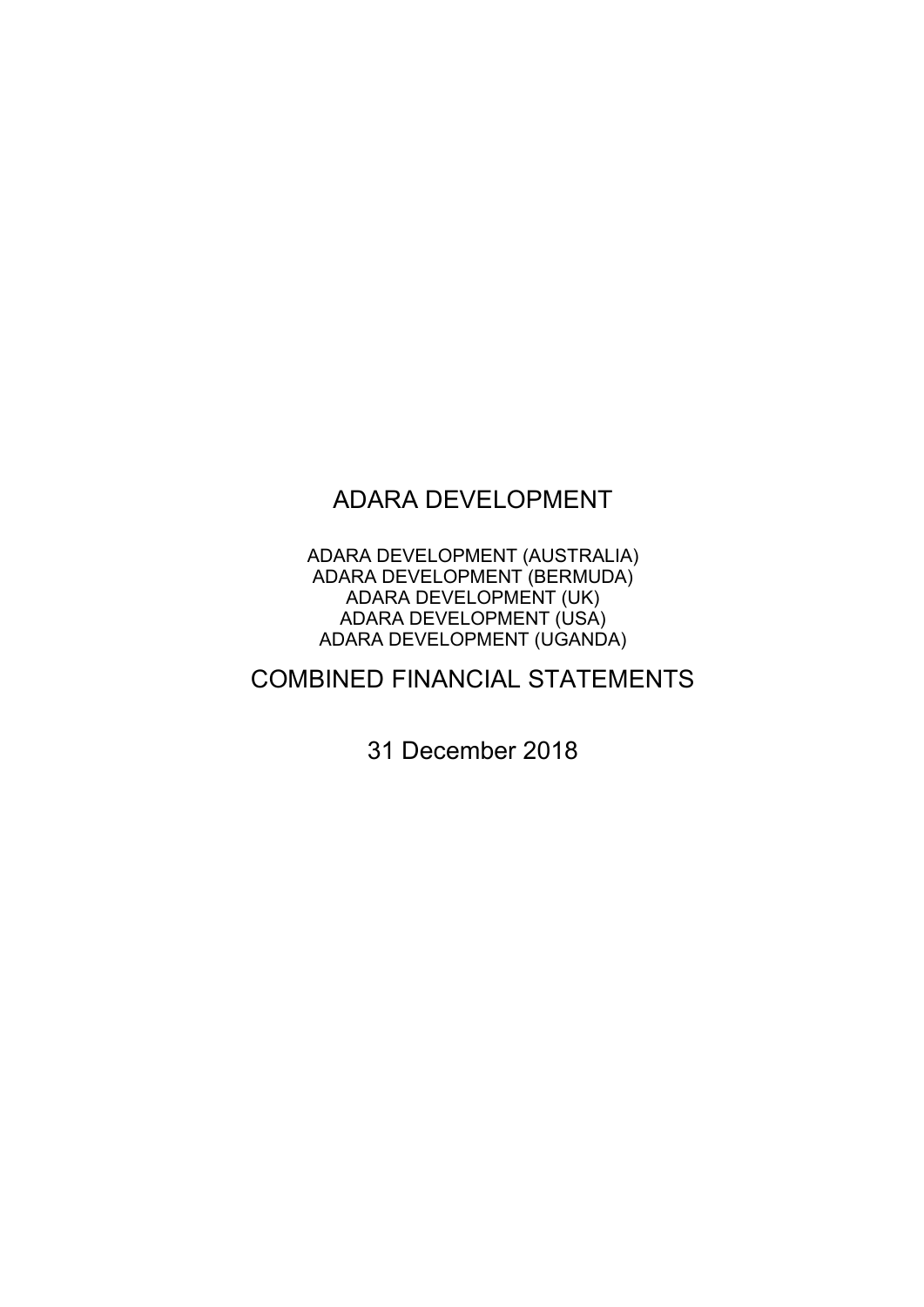# Contents to the combined financial statements

| Combined statement of profit or loss and other comprehensive income | 2              |
|---------------------------------------------------------------------|----------------|
| Combined statement of financial position                            | 3              |
| Combined statement of changes in equity                             | $\overline{4}$ |
| Combined statement of cash flows                                    | 5              |
| Notes to the financial statements                                   | 6              |
| Directors' declaration                                              | 19             |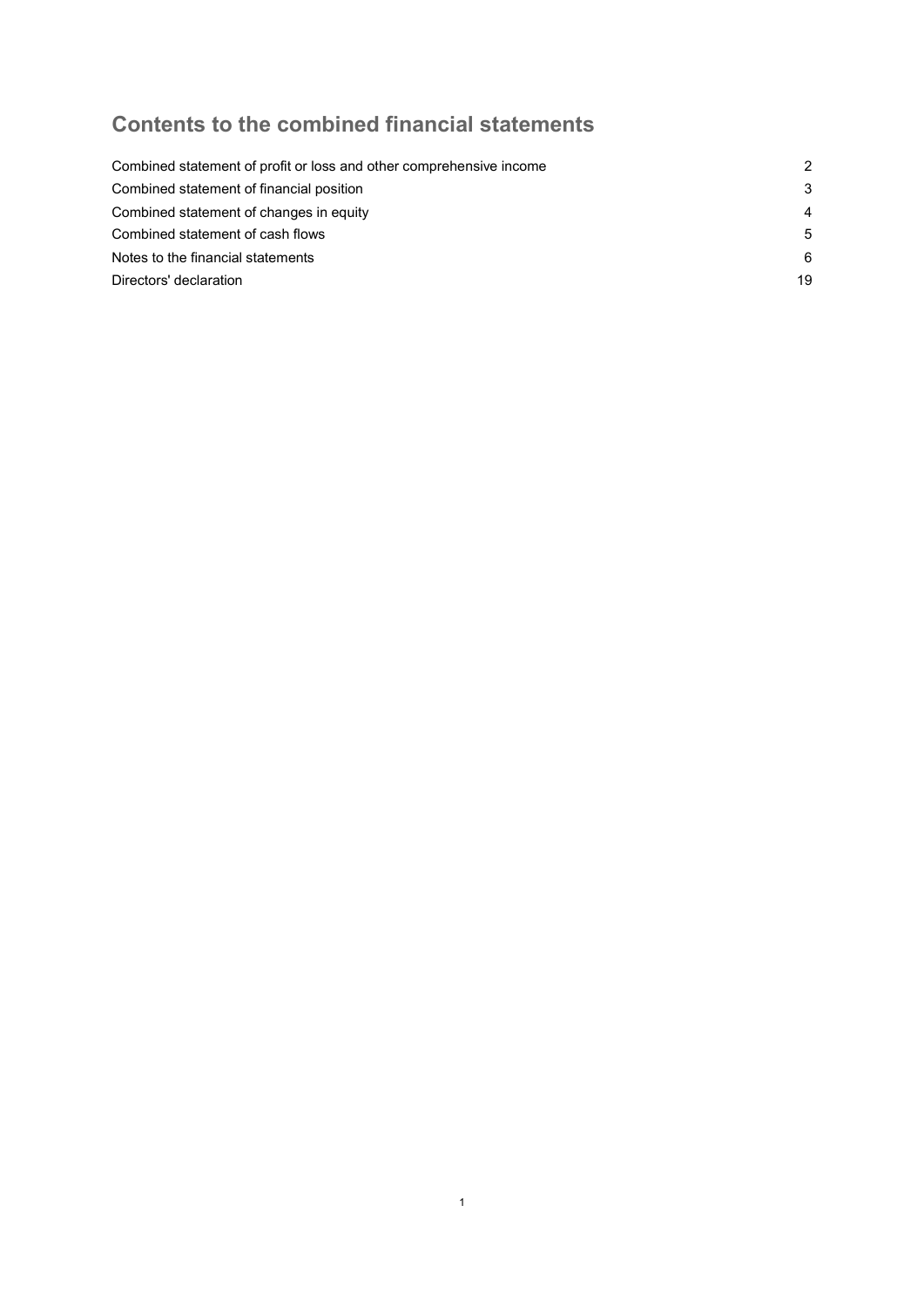Statement of profit or loss and other comprehensive income

### For the year ended 31 December 2018

Presented in United States Dollars (USD)

|                                                    |              | 2018       | 2017      |
|----------------------------------------------------|--------------|------------|-----------|
|                                                    | <b>Notes</b> | \$         |           |
| Revenue from continuing operations                 |              |            |           |
| Donations                                          |              |            |           |
| Core support restricted                            |              | 1,078,613  | 1,196,471 |
| General unrestricted                               |              | 805,857    | 896,864   |
| Maternal Newborn Child Health restricted           |              | 475,963    | 508,925   |
| Remote Community Development restricted            |              | 560,645    | 303,145   |
| Grants                                             |              |            |           |
| Maternal Newborn Child Health restricted           |              | 14,528     | 3,137     |
| Other income                                       |              | 27,573     | 4,383     |
| Non-monetary income                                |              | 79,618     |           |
| <b>Total revenue</b>                               |              | 3,042,797  | 2,912,925 |
|                                                    |              |            |           |
| <b>Expenses</b>                                    |              |            |           |
| Programme costs                                    |              |            |           |
| Maternal Newborn Child Health                      | 4            | 1,117,178  | 813,646   |
| <b>Remote Community Development</b>                | 5            | 872,121    | 930,351   |
| Innovation, Learning & Evaluation                  |              | 123,997    | 120,467   |
| <b>Total Programme costs</b>                       |              | 2,113,296  | 1,864,464 |
| Core support                                       | 6            | 1,045,741  | 1,073,626 |
| <b>Total Expenses</b>                              |              | 3,159,037  | 2,938,090 |
|                                                    |              |            |           |
| Net (deficit)/ surplus for the year                |              | (116, 240) | (25, 165) |
|                                                    |              |            |           |
| Other comprehensive income                         |              |            |           |
| Foreign currency translation gain/(loss)           |              | (18, 458)  | 19,117    |
| Other comprehensive income/(loss) for the year     |              | (18, 458)  | 19,117    |
|                                                    |              |            |           |
| Total comprehensive surplus/(deficit) for the year |              | (134,698)  | (6,048)   |
|                                                    |              |            |           |

The above combined statement of profit or loss and other comprehensive income should be read in conjunction with the accompanying notes on pages 6 to 18.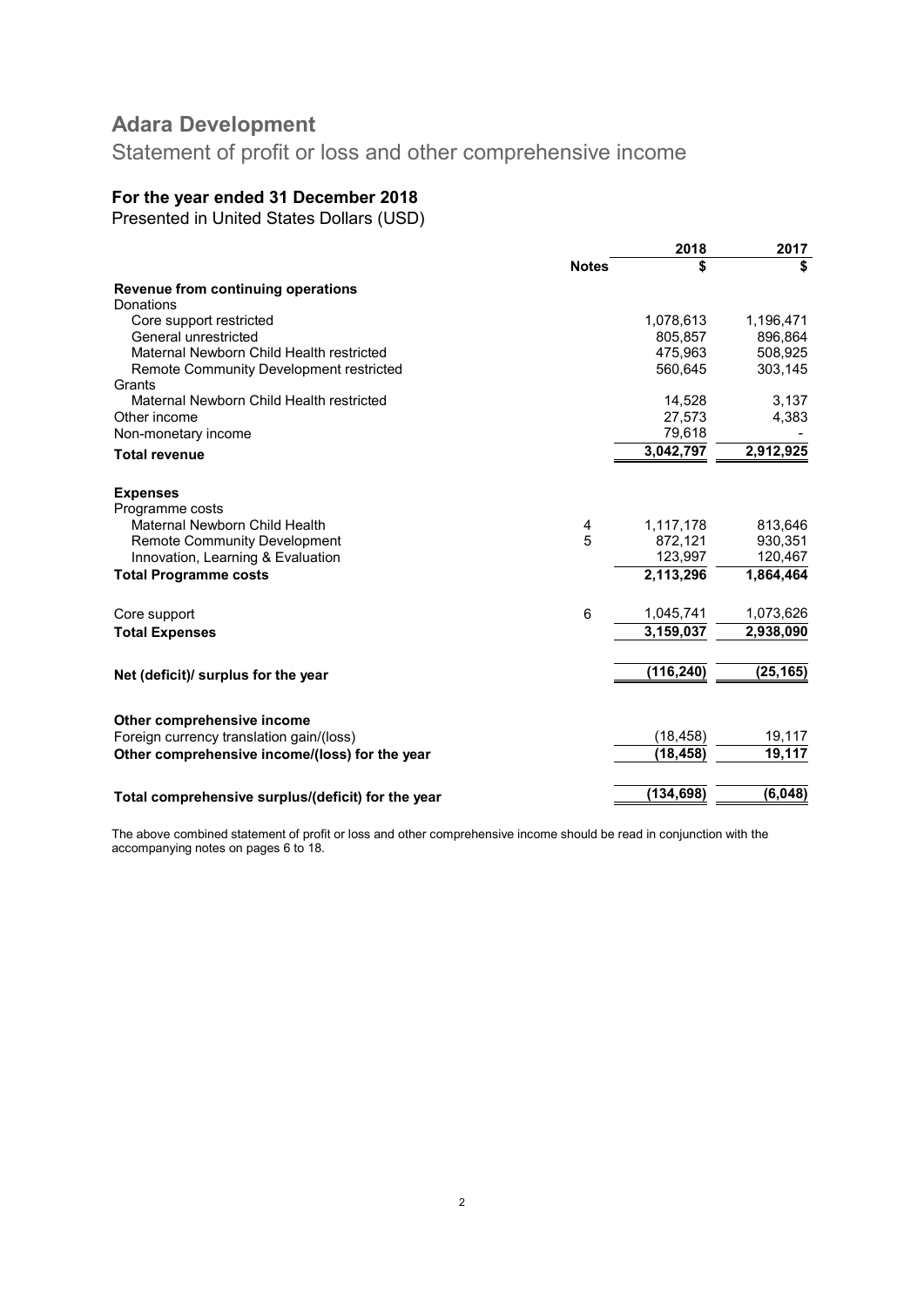Combined statement of financial position

### As at 31 December 2018

Presented in United States Dollars (USD)

|                                              |                | 2018              | 2017     |
|----------------------------------------------|----------------|-------------------|----------|
|                                              | <b>Notes</b>   | \$                | \$       |
| <b>Assets</b>                                |                |                   |          |
| <b>Current assets</b>                        |                |                   |          |
| Cash and cash equivalents                    | $\overline{7}$ | 571,931           | 526,914  |
| Trade and other current assets               | 8              | 49,629            | 44,751   |
| <b>Total current assets</b>                  |                | 621,560           | 571,665  |
| <b>Non-current assets</b>                    |                |                   |          |
| Property, plant and equipment                | 9              | 59,122            | 11,240   |
| Intangible assets                            | 10             | 11,585            | 21,791   |
| Other non-current assets                     |                | 750               | 750      |
| <b>Total non-current assets</b>              |                | 71,457            | 33,781   |
| <b>Total assets</b>                          |                | 693,017           | 605,446  |
| <b>Liabilities</b>                           |                |                   |          |
| <b>Current liabilities</b>                   | 11             |                   |          |
| Trade and other payables<br>Deferred revenue |                | 76,376<br>140,142 | 46,180   |
| Employee benefits                            | 12             | 114,525           | 86,598   |
| <b>Total current liabilities</b>             |                | 331,043           | 132,778  |
| <b>Non-current liabilities</b>               |                |                   |          |
| Employee benefits                            | 12             | 10,613            | 6,256    |
| <b>Total non-current liabilities</b>         |                | 10,613            | 6,256    |
|                                              |                |                   |          |
| <b>Total liabilities</b>                     |                | 341,656           | 139,034  |
| <b>Net Assets</b>                            |                | 351,361           | 466,412  |
| <b>Accumulated funds</b>                     |                |                   |          |
| Retained Earnings/(accumulated losses)       |                | 424,351           | 520,944  |
| Foreign currency translation reserve         |                | (72,990)          | (54,532) |
| <b>Total accumulated funds</b>               |                | 351,361           | 466,412  |
|                                              |                |                   |          |

The above combined statement of financial position should be read in conjunction with the accompanying notes on pages 6 to 18.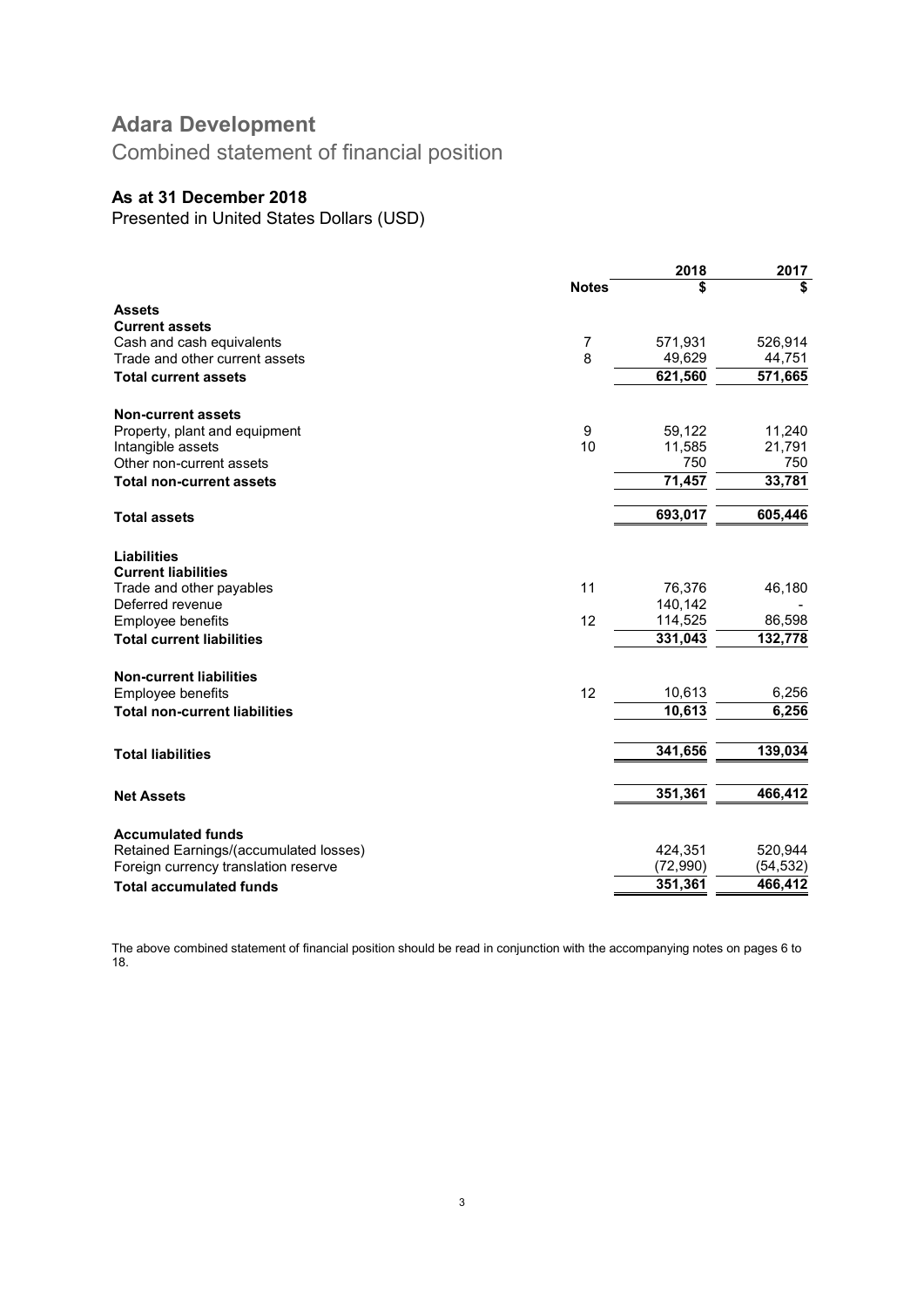Combined statement of changes in equity

# For the year ended 31 December 2018

Presented in United States Dollars (USD)

| <b>Translation</b> | <b>Accumulated</b> | <b>Accumulated</b>    |
|--------------------|--------------------|-----------------------|
| reserve            | surplus            | funds                 |
|                    |                    |                       |
| (73, 649)          | 546,109            | 472,460               |
|                    | (25, 165)          | (25, 165)             |
|                    |                    |                       |
| 19,117             |                    | 19,117                |
| 19,117             | (25, 165)          | (6,048)               |
| (54,532)           | 520,944            | 466,412               |
|                    |                    | 466,412               |
|                    |                    | (116, 240)            |
|                    |                    |                       |
| (18,458)           |                    | (18, 458)             |
| (18, 458)          | (116, 240)         | (134,698)             |
|                    | 19,647             | 19,647                |
| (72, 990)          | 424,351            | 351,361               |
|                    | (54, 532)          | 520,944<br>(116, 240) |

The above combined statement of changes in equity should be read in conjunction with the accompanying notes on pages 6 to 18.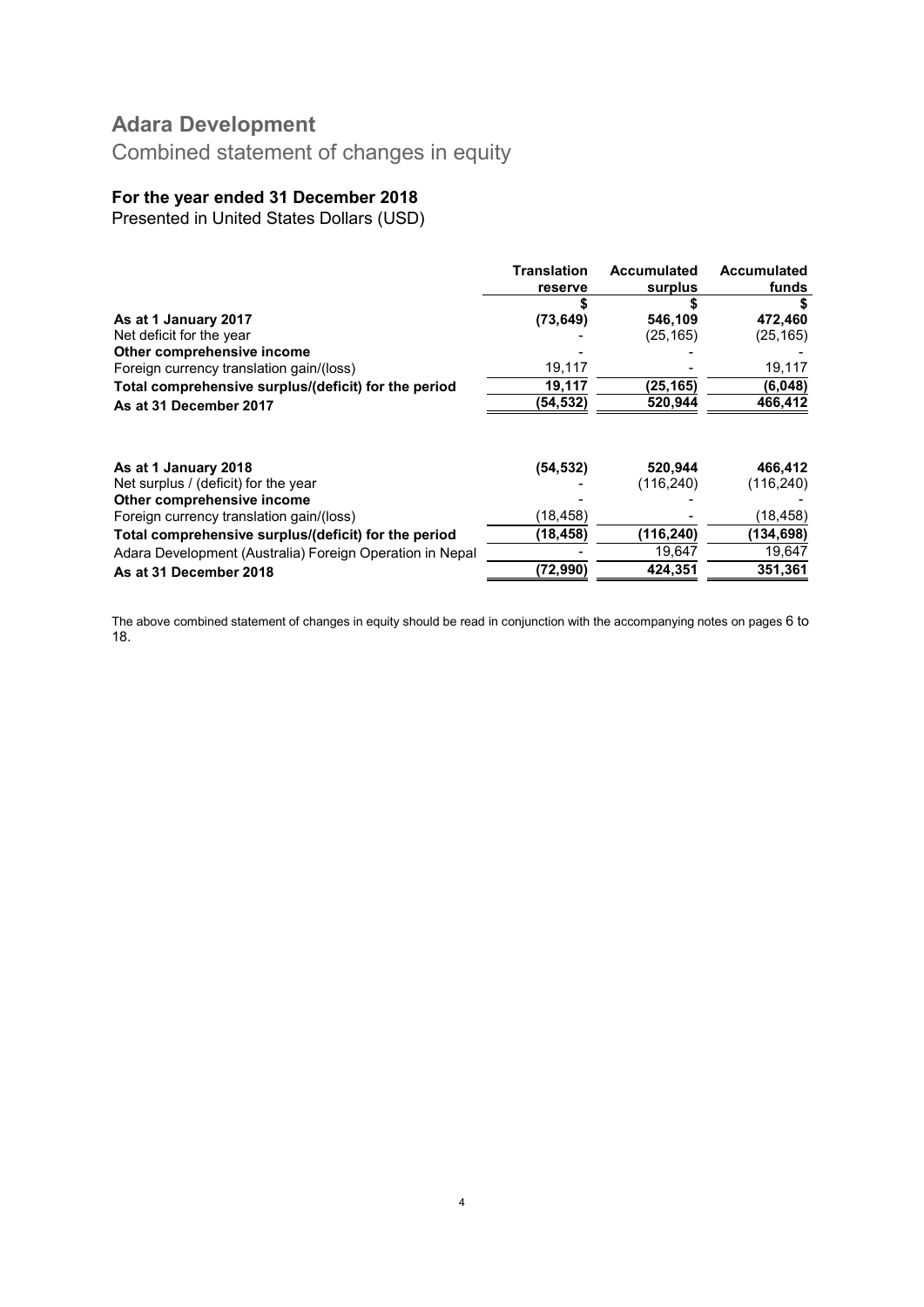Combined statement of cash flows

# For the year ended 31 December 2018

Presented in United States Dollars (USD)

|                                                                |              | 2018       | 2017      |
|----------------------------------------------------------------|--------------|------------|-----------|
|                                                                | <b>Notes</b> | \$         | \$        |
| Cash flows from operating activities                           |              |            |           |
| Cash received for Maternal Newborn Child Health programmes     |              | 542,950    | 506,242   |
| Cash received for Remote Community Development programmes      |              | 640,470    | 302,762   |
| Cash received for Innovation, Learning & Evaluation            |              |            | 5,146     |
| Cash received for general programme support                    |              | 815,628    | 889,068   |
| Cash received for core support expenses                        |              | 964,113    | 1,120,259 |
| Other income received                                          |              | 27,572     | 903       |
| Cash paid for Maternal Newborn Child Health programme expenses |              | (941, 675) | (824,428) |
| Cash paid for Remote Community Development programme expenses  |              | (974, 343) | (945,288) |
| Cash paid for Innovation, Learning & Evaluation                |              | (95, 103)  | (121,587) |
| Cash paid for core support expenses                            |              | (892, 300) | (988,543) |
| Net cash flows from/(used in) operating activities             | 7            | 87,312     | (55, 466) |
| Cash flows from investing activities                           |              |            |           |
| Payment for property, plant and equipment                      |              | (5,622)    | (2, 382)  |
| Payment for intangible assets                                  |              | (4, 729)   | (950)     |
| Proceeds from sale of assets                                   |              | (6,380)    | 1,107     |
| Net cash flows used in investing activities                    |              | (16,731)   | (2, 225)  |
| Net increase/(decrease) in cash and cash equivalents           |              | 70,581     | (57, 691) |
|                                                                |              |            |           |
| Foreign exchange differences                                   |              | (25, 564)  | 26,839    |
| Cash and cash equivalents at beginning of year                 | 7            | 526,914    | 557,766   |
| Cash and cash equivalents at end of year                       |              | 571,931    | 526,914   |

The above combined statement of cash flows should be read in conjunction with the accompanying notes on pages 6 to 18.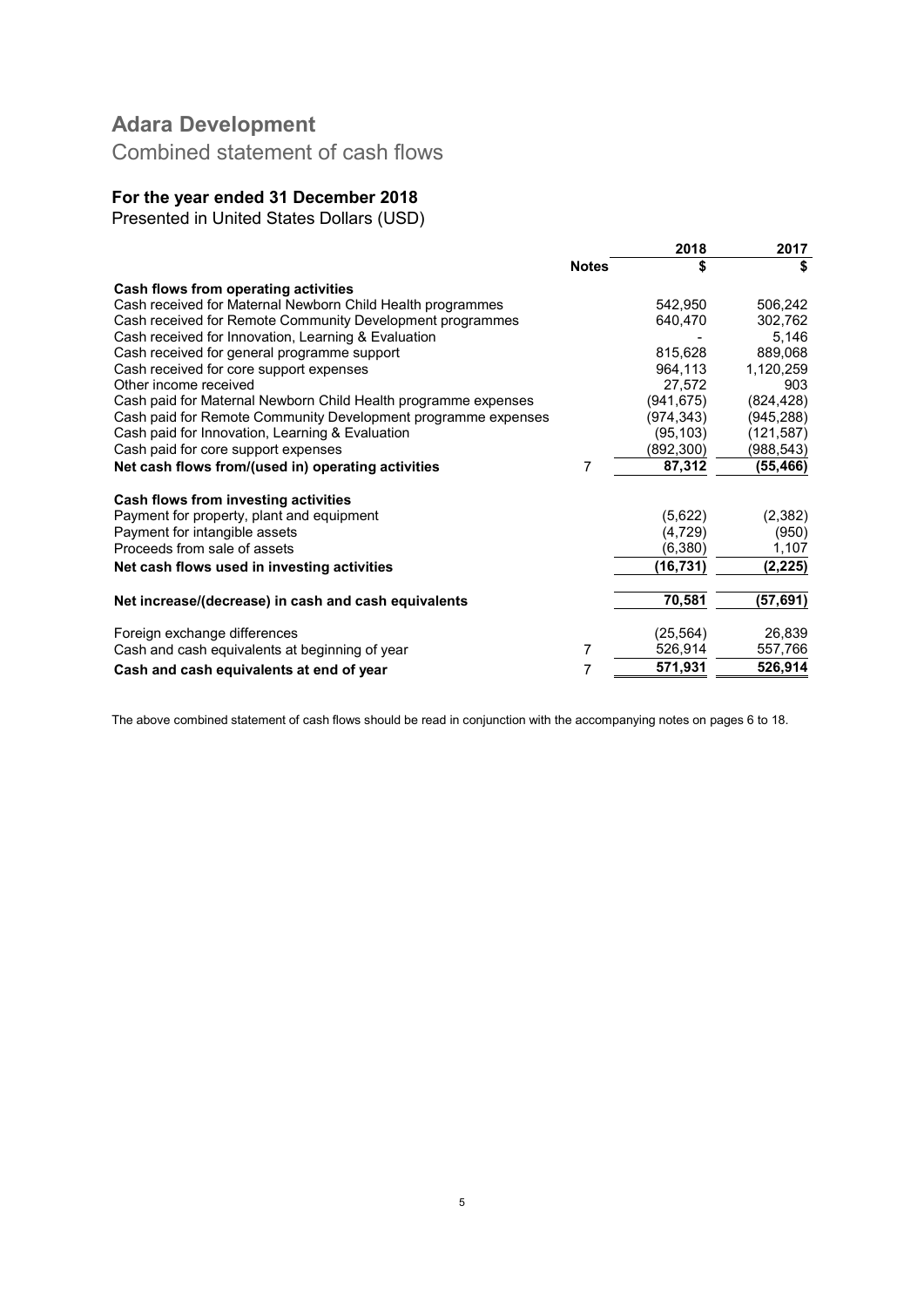# Adara Development Notes to the financial statements

### For the year ended 31 December 2018

### 1. Reporting entity

Adara Development (the "Group") represents collectively a group of legal entities, which are not held by a separate parent entity. The legal entities, as entailed below, are under the decisions of their respective directors or trustees that have mutually agreed to operate under a common Memorandum of Understanding (MOU).

The Group's combined financial statements consist of Adara Development (Australia), Adara Development (Bermuda), Adara Development (UK), Adara Development (Uganda) and Adara Development (USA). For the purpose of presenting to the donors a combined view of the global not for profit activities conducted by the Group, a set of combined financial statements has been prepared which combines all of the assets, liabilities, expenses and contributions of the above named entities into a single set of combined financial statements. This aggregation does not meet the definition of a group as defined by AASB 10 Consolidated Financial Statements.

Adara Development (Australia) is a not for profit company limited by guarantee and domiciled in Australia. Adara Development (Australia) is registered under the Australian Charities and Not-for-profits Commission Act 2012.

Adara Development (Bermuda) is a not for profit entity domiciled in Bermuda. Adara Development (Bermuda) is registered under The Charities Act 2014.

Adara Development (Uganda) was incorporated in Uganda on 13 July 2012 as a foreign NGO under The Non-Governmental Organizations Registration Act, CAP.113.

Adara Development (USA) is a not for profit company limited by guarantee and domiciled in the State of New York, United States. Adara Development (USA) is registered as a not-for-profit Corporation as defined by section 501 (c)(3) of the Internal Revenue Code of 1986.

Adara Development (UK) was constituted in the United Kingdom by the Trustees on 20 May 2002, as amended by a Supplementary Deed dated 3 June 2003, a second Supplementary Deed dated 21 June 2010, a third Supplementary Deed dated 18 February 2011 and a fourth Supplementary Deed dated 10 November 2015.

### 2. Statement of preparation

#### a) Statement of compliance

In the opinion of the directors and the trustees, the Group entities are not publicly accountable. The financial report of the Group has been drawn up as a special purpose financial report for distribution to the directors and the stakeholders, for the purpose of presenting a combined view of the financial position and performance of the entities comprising the Combined Adara Development Group as listed in Note 1.

The special purpose financial report has been prepared in accordance with the requirements of the recognition, measurement and disclosure requirements of all applicable Australian Accounting Standards - Reduced Disclosure Requirements ("AASB-RDR") adopted by the Australian Accounting Standards Board ("AASBs") except for AASB 10 Consolidated Financial Statements.

The financial statements were approved by the directors and trustees on 30 April 2019.

The following is a summary of the material accounting policies adopted by the Group in the preparation of the combined financial report. The accounting policies set out below have been applied consistently to all periods presented in the combined financial report unless otherwise stated.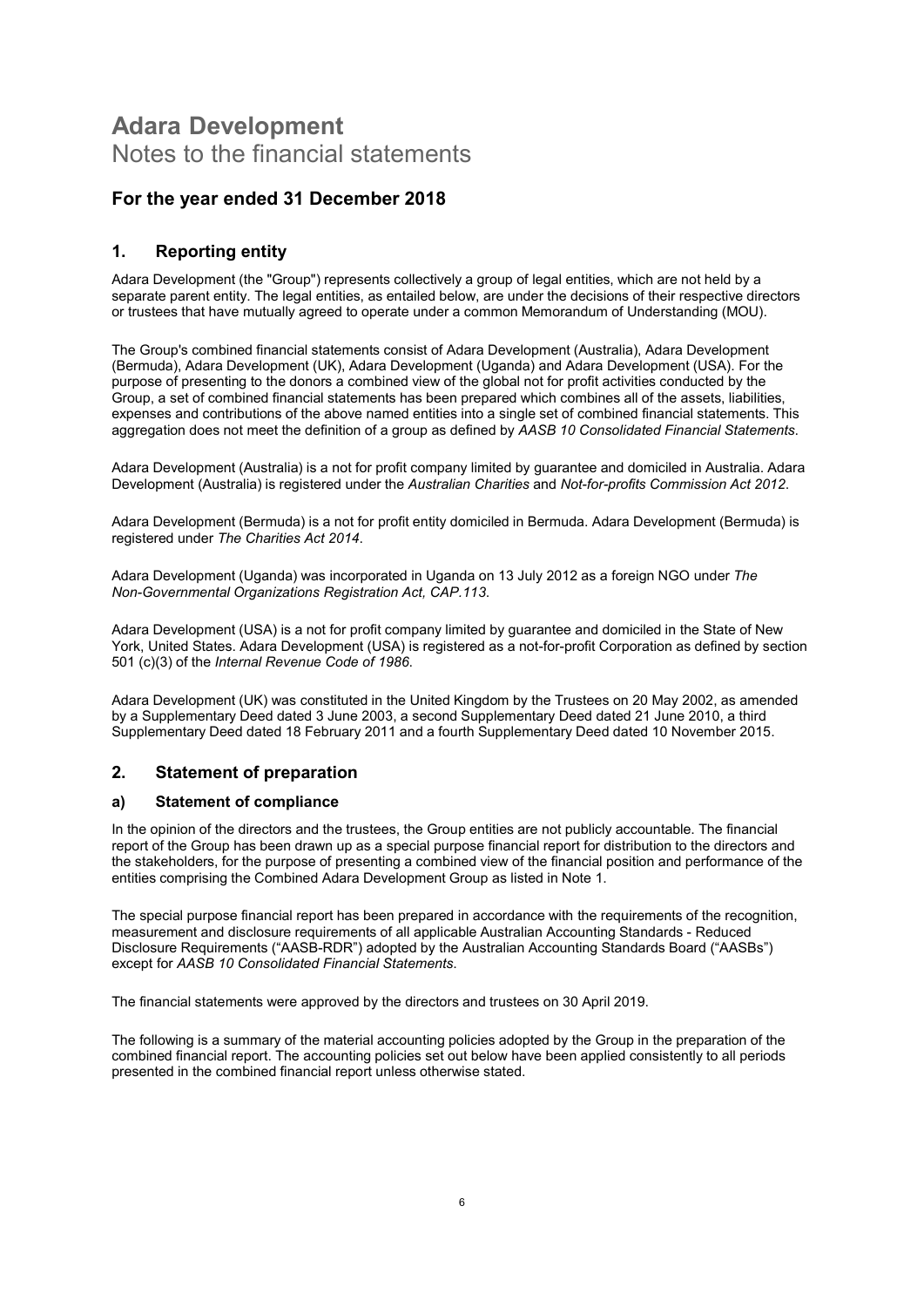# For the year ended 31 December 2018

### 2. Statement of preparation (continued)

#### b) Basis of measurement

These financial statements have been prepared on a going concern basis and are based on the historical cost basis.

Adara Development (the "Group") represents collectively a group of legal entities, which are not held by a separate parent entity. The legal entities - Adara Development (Australia), Adara Development (Bermuda), Adara Development (UK), Adara Development (Uganda) and Adara Development (USA) - are under the decisions of their respective directors or trustees that have mutually agreed to operate under a common Memorandum of Understanding (MOU). The MOU supports the transfer of funds between Adara Development entities in order to meet programme and administration costs.

#### c) Use of accounting estimates and judgments

The preparation of a financial report requires management to make judgements, estimates and assumptions that affect the application of policies and reported amounts of assets and liabilities, income and expenses. Actual results may differ from these estimates. The estimates and underlying assumptions are reviewed on an ongoing basis. Revisions to accounting estimates are recognised in the period in which the estimate is revised if the revision affects only that period and future periods.

#### d) Principles of preparing combined financial statements

The financial statements are prepared by combining or aggregating the entities that comprise the Group as set out in Note 1. All inter-entity balances and transactions between the combining entities listed in Note 1, and any unrealised gains and losses on income and expenses arising from inter-entity transactions, are eliminated in preparing the combined financial statements.

#### e) Functional and presentation currency

These combined financial statements are presented in US dollars. The functional currency of Adara Development (Bermuda), Adara Development (USA) and Adara Development (UK) is US dollars. The functional currency of Adara Development (Australia) is Australian dollars and is translated to US dollars for the combined financial statements of the Group. The functional currency of Adara Development (Uganda) is Ugandan shillings and is translated to US dollars for the combined financial statements of the Group.

### 3. Significant accounting policies

The accounting policies set out below have been applied consistently to all periods presented in these financial statements.

#### a) Revenue recognition

Revenue is recognised to the extent that it is probable that the economic benefits will flow to the Group and the revenue can be reliably measured. The Group receives the majority of its income from donations which are recognised when received by Adara Development entities.

#### b) Donated goods and services

Amounts relating to goods and services donated are included in the combined financial statements when the Group gains control, economic benefits are probable and the amount of the donation can be reliably measured.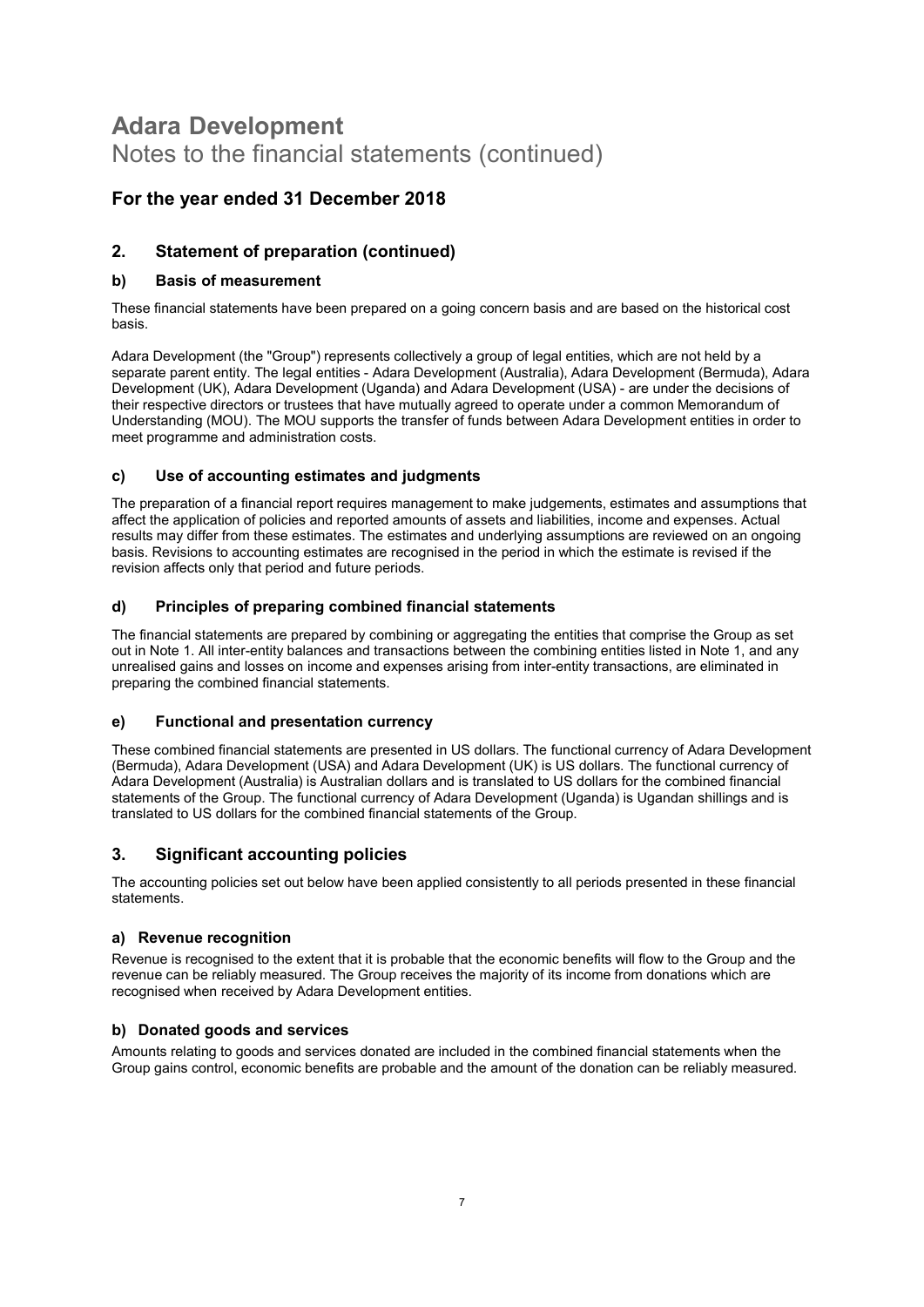### For the year ended 31 December 2018

### 3. Significant accounting policies (continued)

#### b) Donated goods and services (continued)

The Group also receives pro-bono professional goods and services, as well as support from skilled volunteers during the financial year, which include legal and compliance support, audit services, medical equipment, volunteer services for events coordination, administration support and medical advisory. The value of these services was not recognised in the combined statement of comprehensive income as it cannot be reliably measured.

#### c) Expenses

Expenses are presented by function in the combined statement of profit or loss and other comprehensive income.

#### d) Income tax

No income tax is payable as the entities of the Adara Development are income tax exempt under the jurisdictions in which they operate.

#### e) Non-derivative financial assets

The Group has the following non-derivative financial assets: cash and cash equivalents, and other current assets.

#### (i) Cash and cash equivalents

The Group considers all deposits with financial institutions that can be withdrawn without prior notice or penalty, and all term deposits with an original maturity of 90 days or less, as equivalent to cash.

#### (ii) Other current assets

Other current assets are initially recognised on the date that they are originated at fair value. Subsequent to initial recognition they are carried at amortised cost while prepayments are measured at cost. These amounts are non-interest bearing and unsecured.

#### f) Property, plant and equipment

Property, plant and equipment is stated at historical cost less depreciation. Historical cost includes expenditure that is directly attributable to the acquisition of the items. Subsequent costs are included in the asset's carrying amount or recognised as a separate asset, as appropriate, only when it is probable that future economic benefits associated with the item will flow to the Group and the cost of the item can be measured reliably.

The carrying amount of any component accounted for as a separate asset is derecognised when replaced. All other repairs and maintenance are charged to profit or loss during the reporting period in which they are incurred. Depreciation on the assets is calculated using the straight-line method to allocate their cost or revalued amounts, net of their residual values, over their estimated useful lives as follows:

| Office equipment | 3 to 5 years |
|------------------|--------------|
| Motor vehicles   | 5 years      |

The assets' residual values and useful lives are reviewed, and adjusted if appropriate, at the end of each reporting period. An asset's carrying amount is written down immediately to its recoverable amount if the asset's carrying amount is greater than its estimated recoverable amount.

#### g) Intangible assets

Intangible assets include website development and software. The costs incurred in developing the website and the costs to enable the use of software, that will contribute to future period financial benefits through revenue generation and/or cost reduction, are capitalised to intangible assets. Costs capitalised include only external direct costs of materials and services.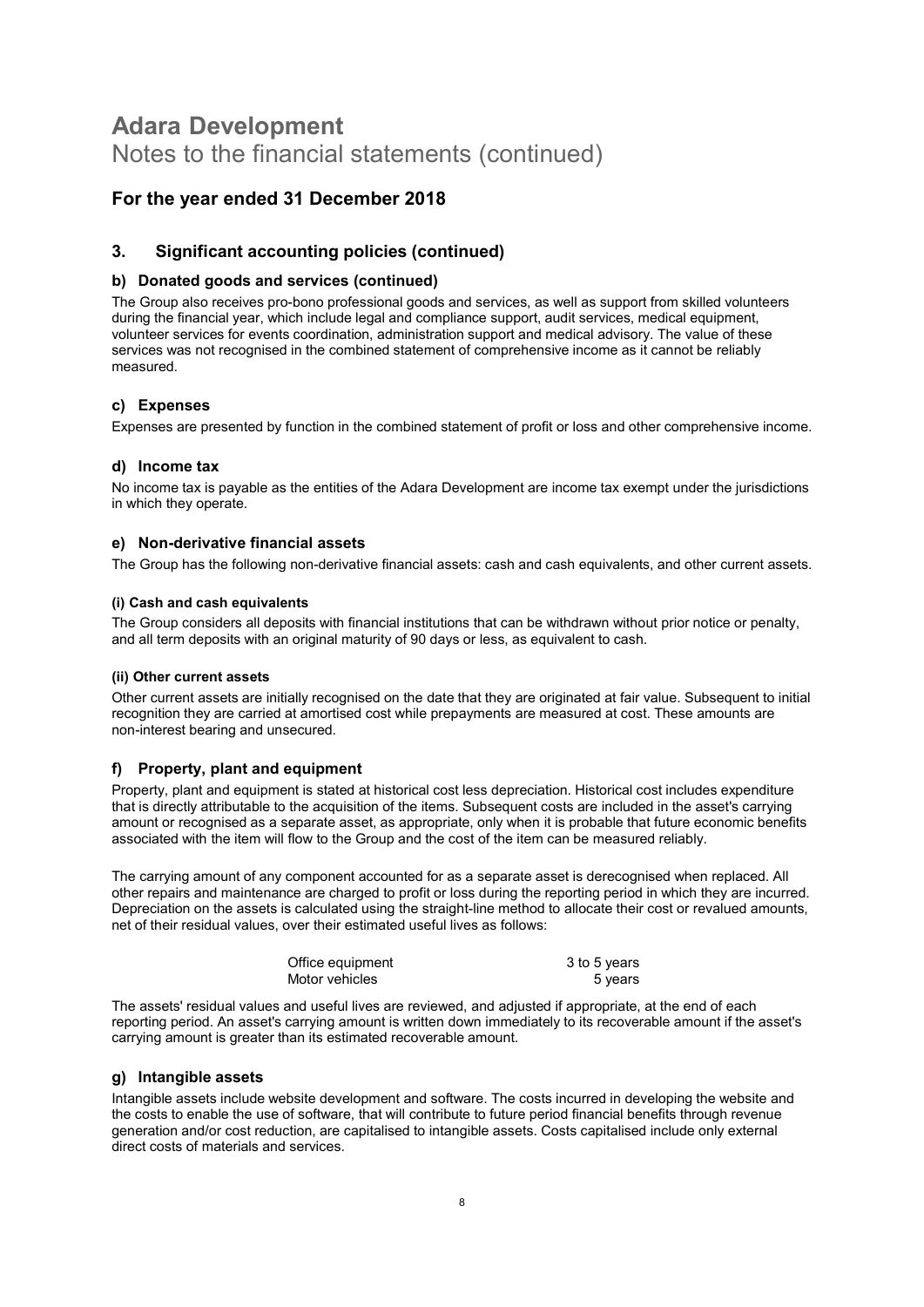# For the year ended 31 December 2018

### 3. Significant accounting policies (continued)

#### g) Intangible assets (continued)

Website development costs include only those costs directly attributable to the development phase. Software costs include only those costs directly attributable to the purchase of the software and costs directly attributable to the implementation and ongoing use of the software. Intangible assets are only recognised following completion of technical feasibility and where there is an intention and ability to use the asset.

Amortisation of website development and software is calculated on a straight line basis over the period of 4 years, commencing once the asset is in use, for the current and comparative period.

#### h) Non-derivative financial liabilities

The Group has the following non-derivative financial liabilities: financial liabilities measured at amortised cost. Financial liabilities measured at amortised cost comprise trade and other payables. Trade and other payables represent liabilities for goods and services provided to the Group prior to the end of the financial year that are unpaid. These amounts are unsecured and are usually settled within 30 days of recognition.

#### i) Employee benefits

#### (i) Short-term employee benefit obligations

The liabilities for salaries and wages, including non-monetary benefits and annual leave expected to be settled wholly within 12 months after the end of the period in which the employees render the related service are recognised in respect of employees' services up to the end of the reporting period and are measured at the undiscounted amounts expected to be paid when the liabilities are settled.

#### (ii) Other long-term employee benefit obligations

The group's net obligation in respect of long term employee benefits is the amount of future benefit that employees have earned in return for their service in the current and prior periods. That benefit is discounted to determine its present value. Re-measurements are recognised in profit or loss in the period in which they arise.

#### j) Foreign currency translation

Foreign currency transactions are translated into the functional currency of each entity using the exchange rates prevailing at the date of the transaction. Foreign exchange gains and losses resulting from the settlement of such transactions are recognised in the combined statement of comprehensive income under foreign exchange gains/losses. Non-monetary items that are measured in terms of historical cost in a foreign currency are translated using the exchange rate as at the date of the initial transaction. Non-monetary items measured at fair value in the foreign currency are translated using the exchange rates at the date when the fair value is determined.

The results and financial position of operations that have a functional currency different from the presentation currency are translated into the presentation currency as follows:

- assets and liabilities are translated at the closing rate at balance date,
- income and expenses and the statement of profit or loss and other comprehensive income are translated at average exchange rates, and
- all resulting exchange differences are recognised in other comprehensive income.

#### k) New and revised accounting standards and interpretations

#### IFRS 9 Financial Instruments - For periods beginning 1 January 2018

#### (i) Recognition and derecognition

Financial assets and financial liabilities are recognised when Adara Development becomes a party to the contractual provisions of a financial instrument.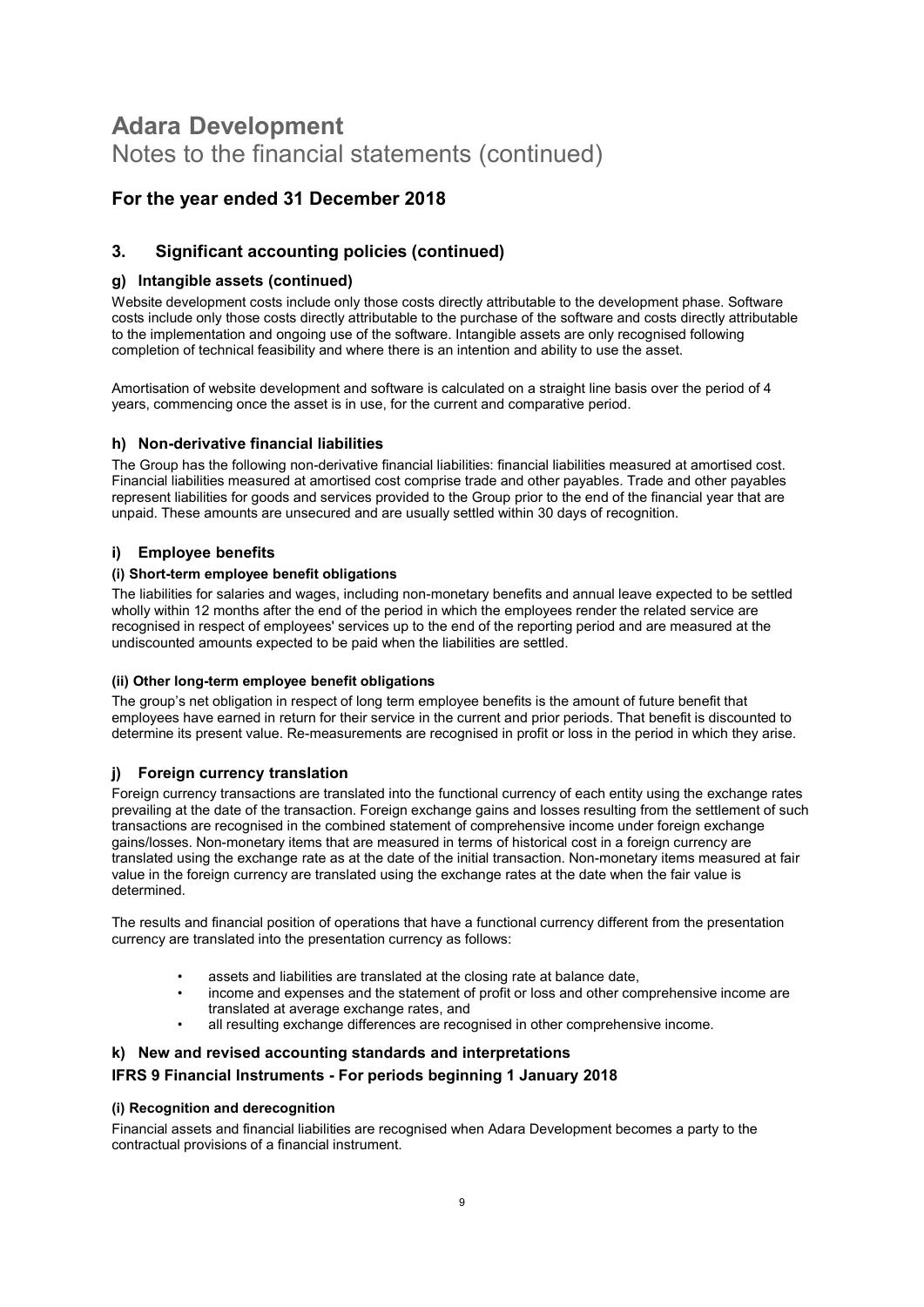### For the year ended 31 December 2018

### 3. Significant accounting policies (continued)

#### k) New and revised accounting standards and interpretations (continued)

Financial assets are derecognised when the contractual rights to the cash flows from the financial asset expire, or when the financial asset and substantially all the risks and rewards are transferred.

A financial liability is derecognised when it is extinguished, discharged, cancelled or expires.

#### (ii) Classification and measurement of financial assets and financial liabilities

IFRS 9 contains three principal classification categories for financial assets: measured at amortised cost, Fair Value through Other Comprehensive Income (FVOCI) and Fair Value Through the Statement of Profit or Loss (FVTPL). The classification of financial assets under IFRS 9 is generally based on the business model in which a financial asset is managed and its contractual cash flow characteristics. IFRS 9 eliminates the previous IFRS 139 categories of held to maturity, loans and receivables and available for sale. Under IFRS 9, derivatives embedded in contracts where the host is a financial asset in the scope of the standard are never separated. Instead, the hybrid financial instrument as a whole is assessed for classification.

IFRS 9 largely retains the existing requirements in IFRS 139 for the classification and measurement of financial liabilities. The adoption of IFRS 9 has not had a significant effect on Adara Development's accounting policies related to financial liabilities.

The following table and the accompanying notes below explain the original measurement categories under IFRS 139 and the new measurement categories under IFRS 9 for each class of Adara Development's financial assets and financial liabilities as at 1 January 2018.

The effect of adopting IFRS 9 on the carrying amounts of financial assets at 1 January 2018 is not material as a result of the new impairment requirements.

|                                    | <b>Original classification</b>             | New classification    | Original carrying amount | New carrying amount |
|------------------------------------|--------------------------------------------|-----------------------|--------------------------|---------------------|
| In dollars                         | under IFRS 139                             | under IFRS 9          | under IFRS 139           | under IFRS 9        |
| <b>Financial assets</b>            |                                            |                       |                          |                     |
| Cash and cash                      |                                            |                       |                          |                     |
| equivalents                        | Loans and receivables                      | <b>Amortised Cost</b> | \$526.914                | \$526.914           |
| Trade and other                    |                                            |                       |                          |                     |
| receivables                        | Loans and receivables                      | <b>Amortised Cost</b> | \$34,106                 | \$34,106            |
| <b>Total financial assets</b>      |                                            |                       | \$561,020                | \$561.020           |
| <b>Financial liabilities</b>       |                                            |                       |                          |                     |
| Trade and other                    |                                            |                       |                          |                     |
| payables                           | Other financial liabilities Amortised Cost |                       | \$46.180                 | \$46,180            |
| <b>Total financial liabilities</b> |                                            |                       | \$46,180                 | \$46,180            |

Trade and other receivables that were classified as loans and receivables under IFRS 139 are now classified at amortised cost. The allowance for impairment over these receivables was not material to require an adjustment to be recognised in opening retained earnings at 1 January 2018 on transition to IFRS 9.

#### (iii) Impairment of financial assets

IFRS 9 replaces the 'incurred loss' model in IFRS 139 with an 'expected credit loss' (ECL) model. The new impairment model applies to financial assets measured at amortised cost, contract assets and debt investments at FVOCI, but not to investments in equity instruments. Under IFRS 9, credit losses are recognised earlier than under IFRS 139.

For assets in the scope of the IFRS 9 impairment model, impairment losses are generally expected to increase and become more volatile. Adara Development has determined that the application of IFRS's impairment requirements at 1 January 2018 has not resulted in an additional allowance for impairment.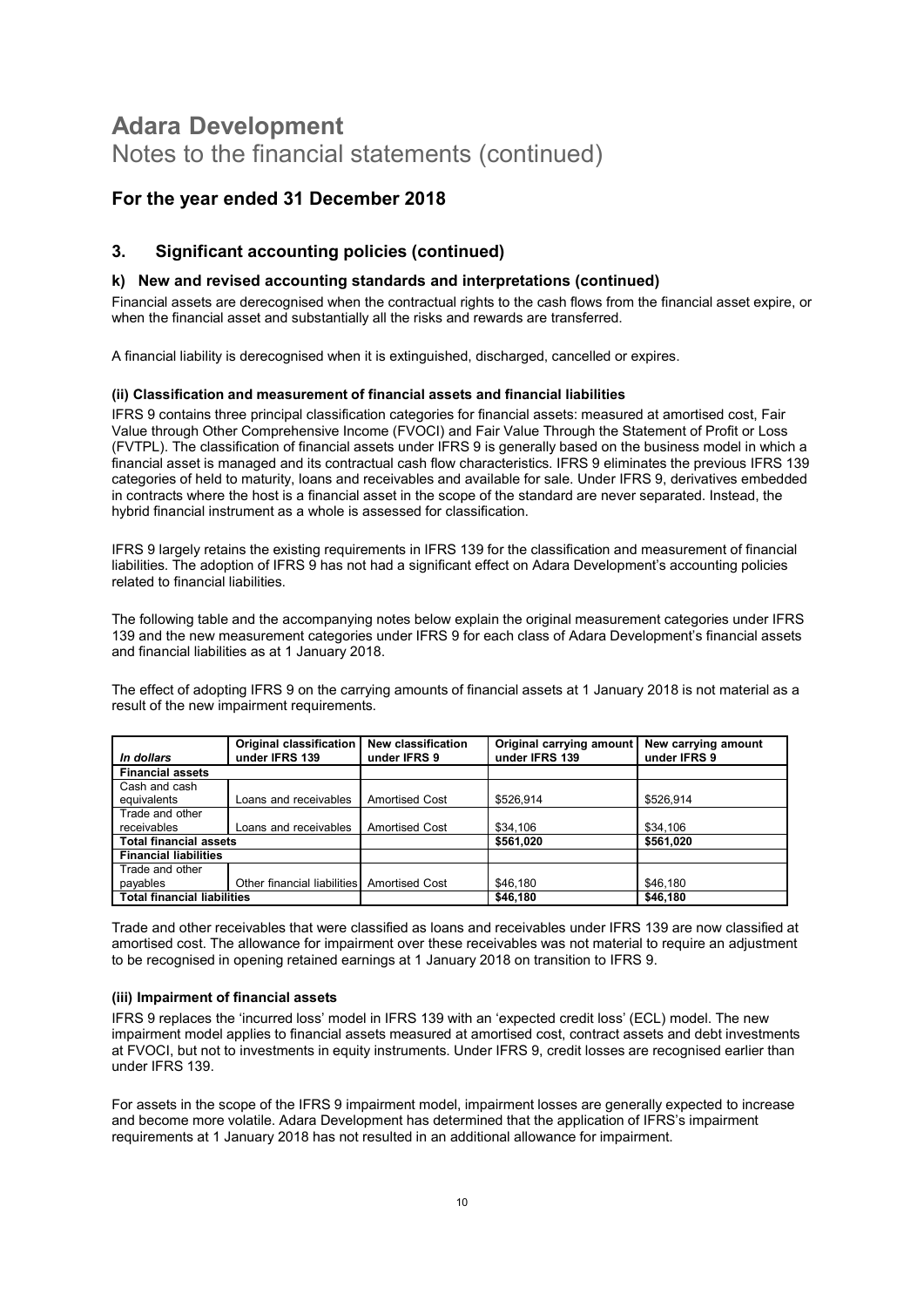# For the year ended 31 December 2018

### 3. Significant accounting policies (continued)

#### k) New and revised accounting standards and interpretations (continued)

#### IFRS 15 Revenue from contracts with customers - For periods beginning 1 January 2018

This standard replaces IAS 11 Construction Contracts, IAS 18 Revenue, IFRIC 13 Customer Loyalty Programmes, IFRIC 15 Agreements for the Construction of Real Estate, IFRIC 18 Transfer of Assets from Customers and SIC-31 Revenue - Barter of Transactions Involving Advertising Service.

The standard contains a single model that applies to contracts with customers and two approaches to recognising revenue: at a point in time or over time. The model features a contract-based five-step analysis of transactions to determine whether, how much and when revenue is recognised.

Adara Development (Australia) has initially applied AASB 15, including any consequential amendments to other standards, from 1 January 2018.

The adoption of this standard did not have a significant impact on the entity's financial statements.

### 4. Maternal Newborn Child Health programme costs

|                                                       | 2018      | 2017    |
|-------------------------------------------------------|-----------|---------|
|                                                       |           |         |
| Kiwoko Hospital                                       | 680.583   | 542.425 |
| Early childhood intervention for infants at high-risk | 14.959    | 3,137   |
| Hospital to Home                                      | 4.820     |         |
| Building capacity in newborn health services          | 15.228    | 7.123   |
| Programme support                                     | 401,588   | 260,961 |
|                                                       | 1,117,178 | 813,646 |

### 5. Remote Community Development programme costs

|                                                         | 2018    | 2017    |
|---------------------------------------------------------|---------|---------|
|                                                         | \$      | S       |
| Adara Development Nepal - Adara Kids                    | 120.227 | 177.334 |
| Adara Development Nepal - Humla                         | 296.743 | 310.255 |
| Adara Development Nepal - Tibetan Medicine Practitioner | 22,935  | 21.513  |
| Ebenezer Boys                                           |         | 1.028   |
| Emergency response - Nepal earthquake                   | 81.955  | 170,442 |
| Hands in Outreach                                       | 8.896   | 4.254   |
| Himalayan Childrens Society                             | 121.258 | 85.316  |
| Himalayan Medical Foundation                            | 40.778  | 43.137  |
| The Himalayan Innovative Society                        | 28.584  | 23,604  |
| The Womens Foundation                                   | 8.387   | 5.489   |
| Programme support                                       | 142,358 | 87,979  |
|                                                         | 872.121 | 930.351 |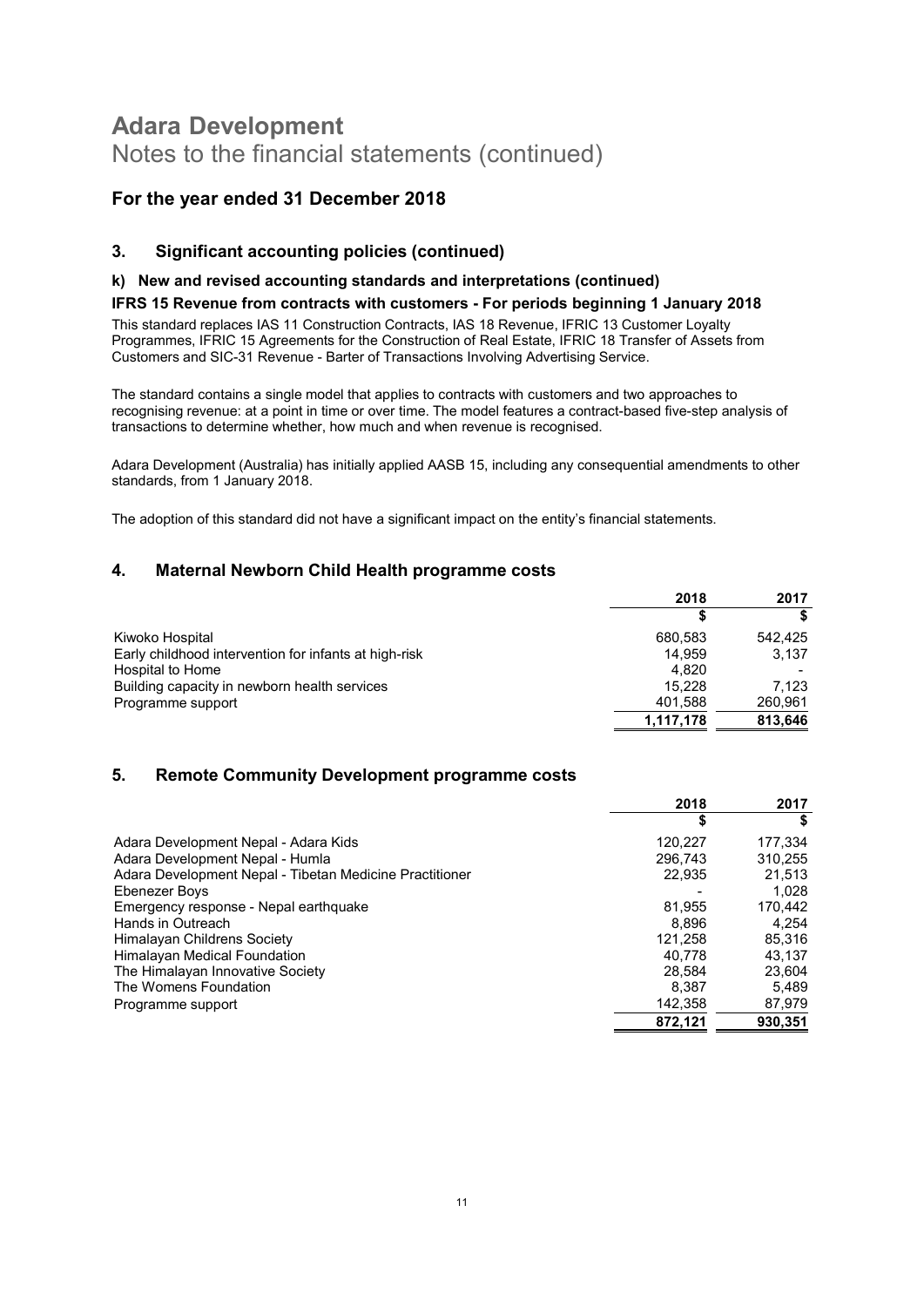### For the year ended 31 December 2018

### 6. Core support

|                                              | 2018      | 2017      |
|----------------------------------------------|-----------|-----------|
|                                              | \$        |           |
| Depreciation and amortisation                | 36.407    | 28.144    |
| Employee related expenses                    | 674.957   | 718,461   |
| Finance, governance and compliance           | 63.855    | 65,303    |
| IT and telecommunications                    | 104.202   | 64,305    |
| Occupancy                                    | 83.045    | 80,562    |
| Office and other operating costs             | 22.118    | 14,993    |
| Partnerships, development and communications | 39.073    | 38,876    |
| Travel                                       | 25,877    | 62,982    |
| Foreign exchange gains/ (losses)             | (3,793)   |           |
|                                              | 1,045,741 | 1,073,626 |

Core support expenses, including administration expenses, are funded by Adara Advisors Pty. Limited, Adara Partners (Australia) Pty. Limited and a small number of other Core Support partners. This ensures that donations received from other donors are used for Adara programmes in Maternal Newborn Child Health, Remote Community Development, partner organisations, staff on the ground and other programme support including innovation, learning and evaluation activities.

#### 7. Cash and cash equivalents

#### a) Cash and cash equivalents

|                                                | 2018    | 2017    |
|------------------------------------------------|---------|---------|
|                                                |         |         |
| Cash at bank and on hand:                      |         |         |
| Core Support                                   | 46.168  | 40.440  |
| <b>General Restricted</b>                      | 96.890  | 157.350 |
| Maternal Newborn Child Health Restricted       | 174.174 | 154.289 |
| <b>Remote Community Development Restricted</b> | 254.699 | 174.835 |
|                                                | 571,931 | 526,914 |

#### b) Reconciliation of net surplus / (deficit) to net cash flows from operating activities

|                                                    | 2018       | 2017      |
|----------------------------------------------------|------------|-----------|
|                                                    |            |           |
| Net profit for the year                            | (116, 240) | (25, 165) |
| Adjustments for non-cash income and expense items: |            |           |
| Depreciation and amortisation expense              | 19.271     | 25,002    |
| (Increase) / decrease in other current assets      | (4,878)    | (11, 524) |
| Increase / (decrease) in trade creditors           | 30.196     | (41, 813) |
| Increase / (decrease) in employee benefits         | 32.284     | 10.269    |
| Increase / (decrease) in other non-cash expenses   | 126,679    | (12,235)  |
| Net cash from/(used in) operating activities       | 87,312     | (55,466)  |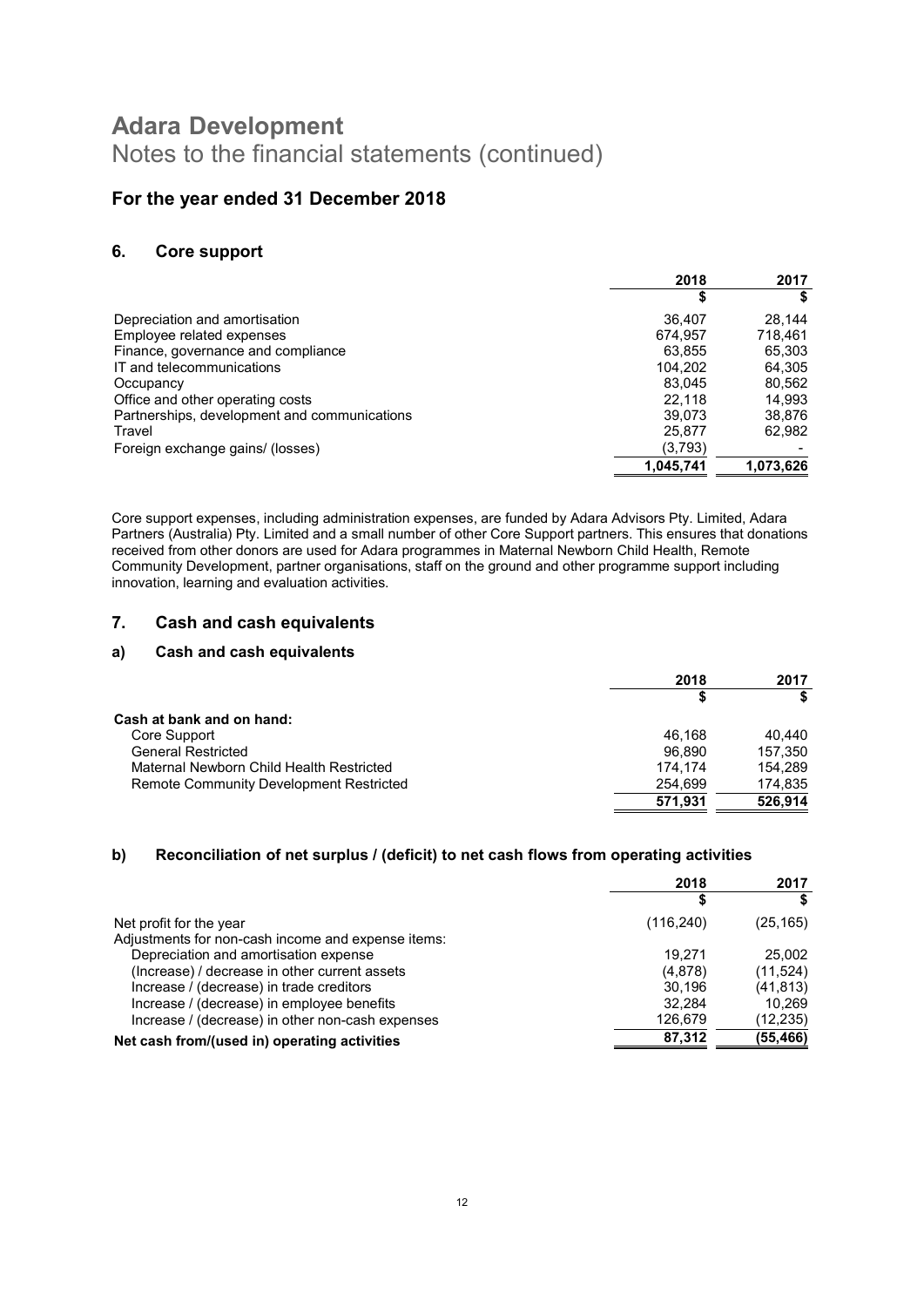# For the year ended 31 December 2018

# 8. Trade and other current assets

|                   | 2018   | 2017   |  |
|-------------------|--------|--------|--|
|                   |        |        |  |
| Other receivables | 24.158 | 8,136  |  |
| Prepayments       | 12,151 | 10,645 |  |
| Trade receivables | 13.320 | 25,970 |  |
|                   | 49,629 | 44,751 |  |

# 9. Property, plant and equipment

|                                                 | 2018     | 2017     |
|-------------------------------------------------|----------|----------|
| <b>Office Equipment</b>                         | \$       | \$       |
| Cost                                            |          |          |
| At the beginning of the financial year          | 42,520   | 41,954   |
| Additions                                       | 9,227    | 3,194    |
| <b>Disposals</b>                                | (2,751)  | (3, 120) |
| Exchange differences                            | (1,539)  | 492      |
| At the end of the financial year                | 47,457   | 42,520   |
| <b>Accumulated Depreciation</b>                 |          |          |
| At the beginning of the financial year          | 31,938   | 25,182   |
| Depreciation charge for the year                | 6,567    | 9,280    |
| Disposals                                       | (2, 565) | (2,805)  |
| Exchange differences                            | (976)    | 281      |
| At the end of the financial year                | 34,964   | 31,938   |
|                                                 | 12,493   | 10,582   |
| Net book value at the end of the financial year |          |          |
|                                                 |          |          |
|                                                 | 2018     | 2017     |
| <b>Motor vehicles</b>                           | \$       | \$       |
| Cost                                            |          |          |
| At the beginning of the financial year          | 1,066    | 9,348    |
| Disposals                                       |          | (8, 133) |
| Exchange differences                            | (23)     | (149)    |
| At the end of the financial year                | 1,043    | 1,066    |
| <b>Accumulated Depreciation</b>                 |          |          |
| At the beginning of the financial year          | 408      | 8,463    |
| Depreciation charge for the year                | 208      | 213      |
| Disposals                                       |          | (8, 133) |
| Exchange differences                            | (9)      | (135)    |
| At the end of the financial year                | 607      | 408      |
| Net book value at the end of the financial year | 436      | 658      |
|                                                 |          |          |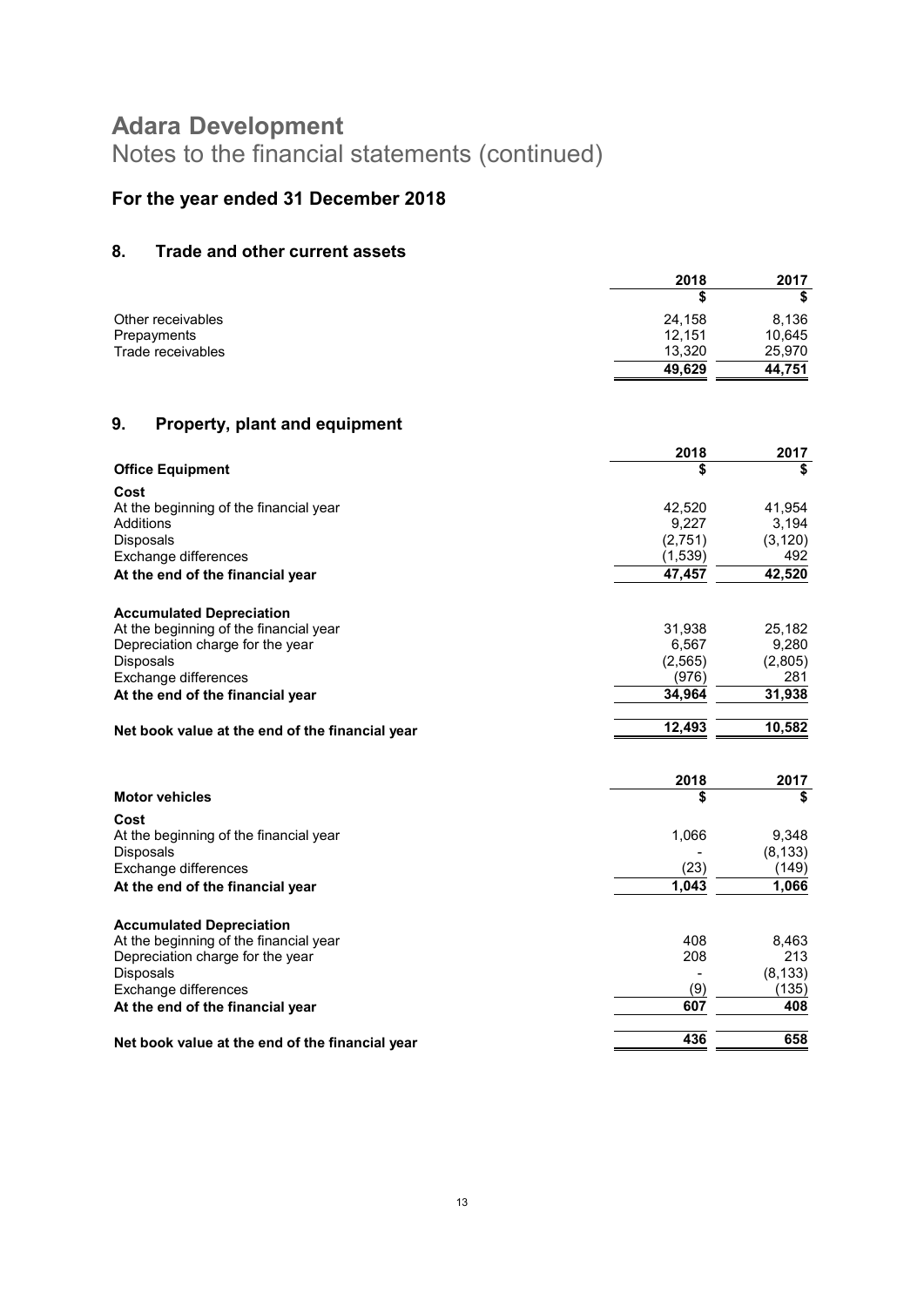# For the year ended 31 December 2018

# 9. Property, plant and equipment (continued)

|                                                       | 2018      | 2017   |
|-------------------------------------------------------|-----------|--------|
| <b>Medical Equipment</b>                              | \$        | \$     |
| Cost                                                  |           |        |
| Additions                                             | 82.726    |        |
| Exchange differences                                  | (18, 870) |        |
| At the end of the financial year                      | 63,856    |        |
| <b>Accumulated Depreciation</b>                       |           |        |
| Depreciation charge for the year                      | 17,806    |        |
| Exchange differences                                  | (143)     |        |
| At the end of the financial year                      | 17,663    |        |
| Net book value at the end of the financial year       | 46,193    |        |
|                                                       |           |        |
| Total net book value at the end of the financial year | 59,122    | 11,240 |
| 10.<br>Intangible assets                              |           |        |
|                                                       | 2018      | 2017   |
| Website                                               | \$        | \$     |
| Cost                                                  |           |        |
| At the beginning of the financial year                | 21,970    | 19,446 |
| Additions                                             |           | 968    |
| Exchange differences                                  | (2, 175)  | 1,556  |
| At the end of the financial year                      | 19,795    | 21,970 |
| <b>Accumulated Amortisation</b>                       |           |        |
| At the beginning of the financial year                | 21,152    | 17,643 |
| Amortisation for the year                             | 246       | 2,181  |
| Exchange differences                                  | (2,094)   | 1,328  |
| At the end of the financial year                      | 19,304    | 21,152 |

Net book value at the end of the financial year 491 Alexander 491 Alexander 491 Alexander 491 Alexander 491 Alexander 491 Alexander 491 Alexander 491 Alexander 491 Alexander 491 Alexander 491 Alexander 491 Alexander 491 Al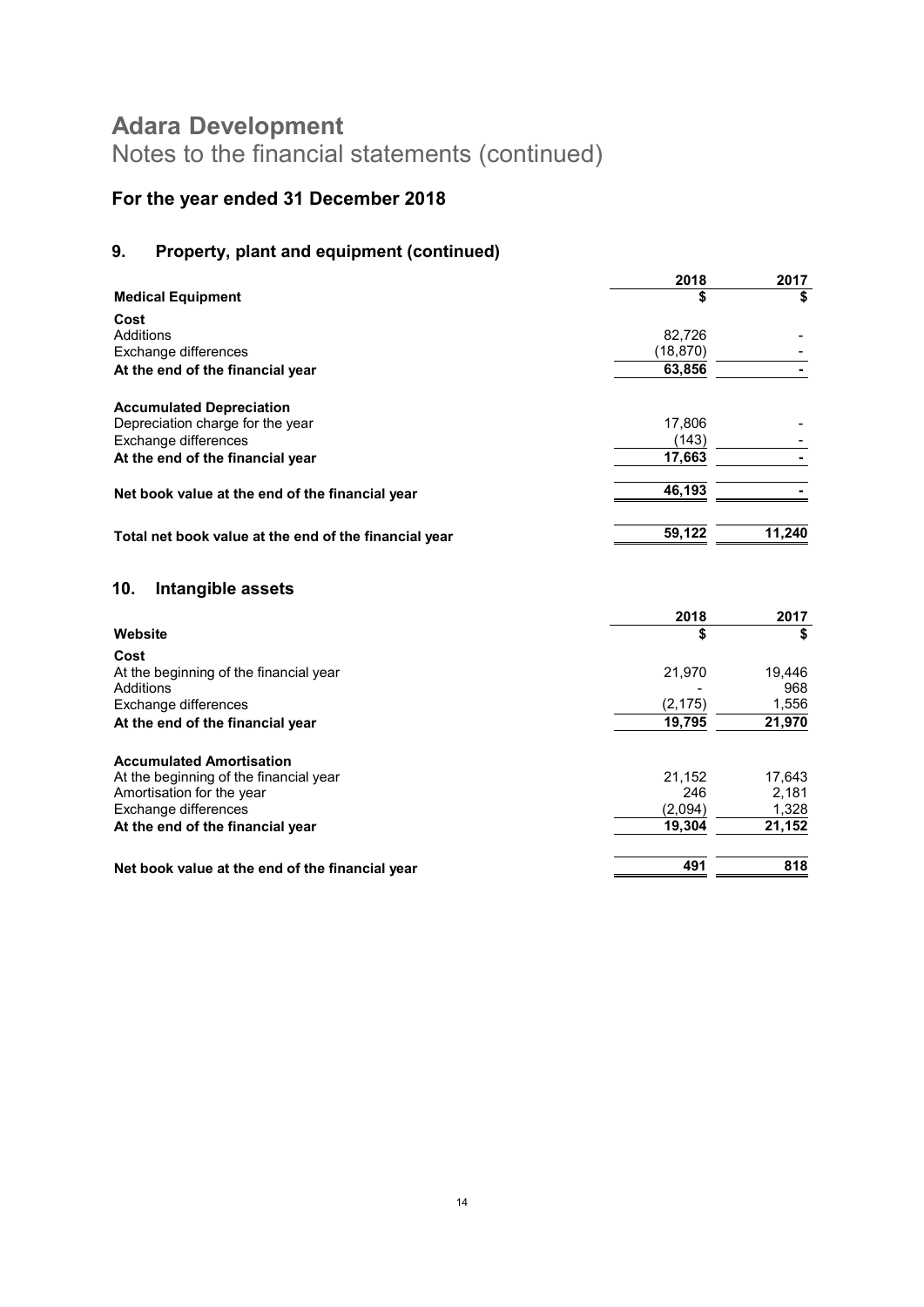# For the year ended 31 December 2018

# 10. Intangible assets (continued)

|                                                       | 2018    | 2017   |
|-------------------------------------------------------|---------|--------|
| <b>Software</b>                                       | \$      | \$     |
| Cost                                                  |         |        |
| At the beginning of the financial year                | 52,115  | 48,250 |
| Additions                                             | 4,448   |        |
| Exchange differences                                  | (5,160) | 3,865  |
| At the end of the financial year                      | 51,403  | 52,115 |
| <b>Accumulated Amortisation</b>                       |         |        |
| At the beginning of the financial year                | 31,142  | 16,415 |
| Amortisation for the year                             | 12,250  | 13,328 |
| Exchange differences                                  | (3,083) | 1,399  |
| At the end of the financial year                      | 40,309  | 31,142 |
| Net book value at the end of the financial year       | 11.094  | 20,973 |
| Total net book value at the end of the financial year | 11,585  | 21,791 |

### 11. Trade and other payables

|                  | 2018   | 2017   |
|------------------|--------|--------|
|                  |        |        |
| Accrued expenses | 30,350 | 27,816 |
| Other payables   | 4.889  | 3,347  |
| Trade payables   | 41.137 | 15,017 |
|                  | 76,376 | 46.180 |

# 12. Employee benefits

|                         | 2018    | 2017   |
|-------------------------|---------|--------|
|                         | \$      | S      |
| <b>Current</b>          |         |        |
| Annual leave            | 52,059  | 40,418 |
| Other employee accruals | 46,625  | 36,145 |
| <b>PAYG</b>             | 7,568   | 6,531  |
| Superannuation          | 4,796   | 3,504  |
| Sick leave liability    | 3,477   |        |
|                         | 114,525 | 86,598 |
| <b>Non-current</b>      |         |        |
| Long service leave      | 10,613  | 6,256  |
|                         | 10,613  | 6,256  |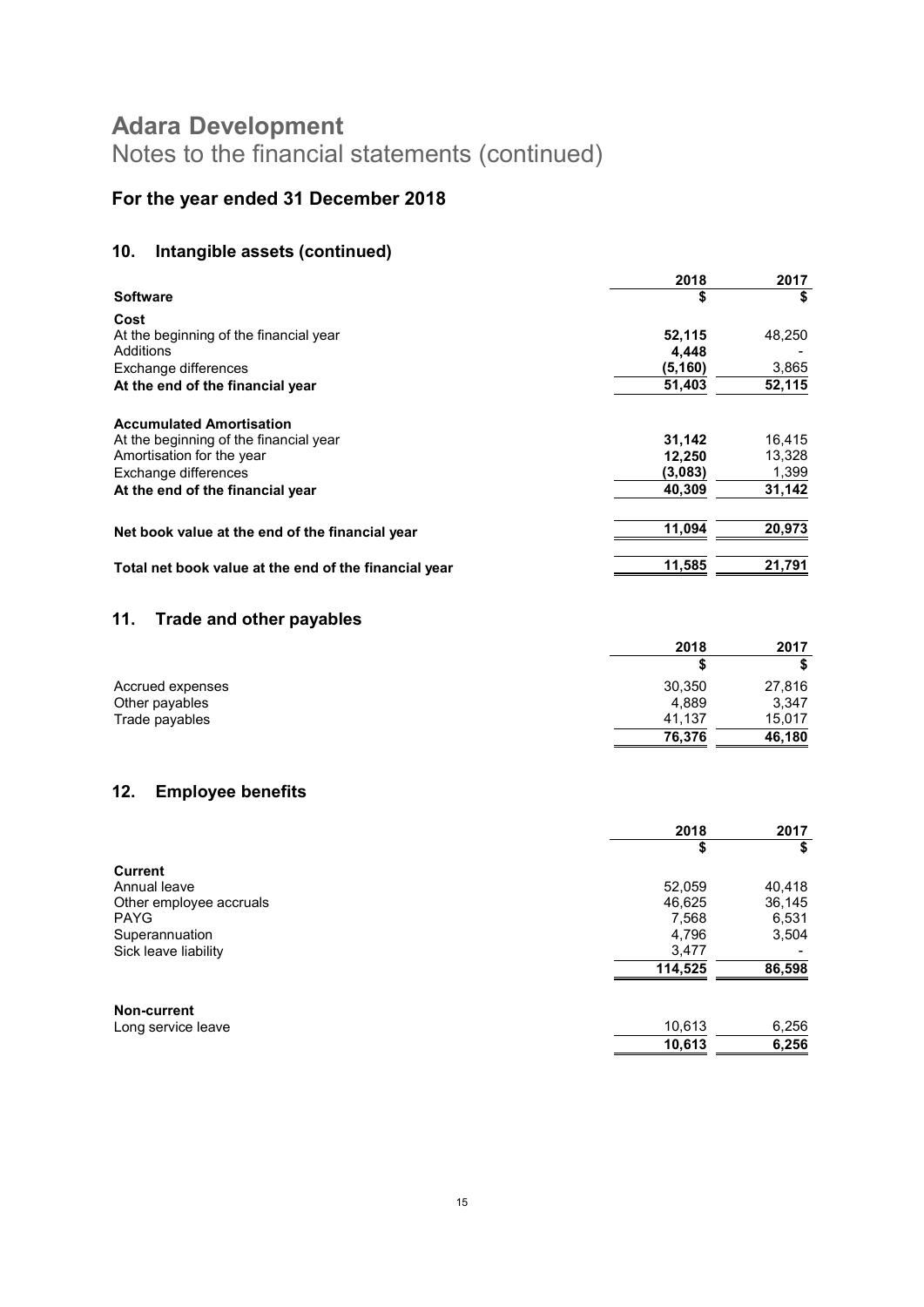### For the year ended 31 December 2018

#### 13. Related party transactions

#### a) Directors' and Trustees' compensation

No amounts are payable by Adara Development entities to the directors or trustees of individual entities in the Group. The directors and trustees have given their services to the Group without charge.

#### b) Transactions with director-related entities

The entities combined in this report form the Adara Development Group, as described in Note 1.

The Group is managed and administered by Adara Development (Australia). Adara Development (Australia) in its capacity as manager and administrator determines the projects in respect of which the Group is involved and is responsible for general management and operational decision-making in relation to all in-country programmes (including recruiting and managing global staff).

Additionally, Remote Community Development and Innovation, Learning and Evaluation Nepal programme support is paid to Adara Development (Australia)'s foreign operation in Nepal (INGO). In 2018, Adara Development (the "Group") transferred \$871,121 (2017: \$930,351) to the INGO.

The Group has received donations from the following related parties:

|                                                        | 2018      | 2017      |
|--------------------------------------------------------|-----------|-----------|
|                                                        |           |           |
| Adara Advisors Pty. Limited cash and in-kind donations | 105.975   | 57.249    |
| Adara Partners (Australia) Pty. Limited cash donations | 962.638   | 1,052,558 |
|                                                        | 1,068,613 | 1.109.807 |

Adara Advisors Pty. Limited, solely owned by Audette Evelyn Exel AO, is a financial services business established to be the principal provider of direct and indirect funding to the Group for core support costs and support for emergency project costs. Adara Advisors Pty. Limited was established in 2006. It is the successor business to the first related party business, established in 1998 in Bermuda.

Adara Partners (Australia) Pty. Limited was established in 2014 to provide direct and indirect funding to the Group for core support costs and support for emergency project costs.

As at balance sheet date Adara Advisors Pty. Limited and its predecessor business together with Adara Partners (Australia) Pty. Limited had contributed \$11,048,857 (AUD13,759,760) in total to the Group.

In addition to the donations from Adara Advisors Pty. Limited and Adara Partners (Australia) Pty. Limited disclosed above, during the year donations of \$53,409 (2017: \$95,316) were received by individual entities in the Group from members, their Board of Directors or Trustees.

#### c) Other key management personnel transactions

There were no other transactions between the Group and key management personnel.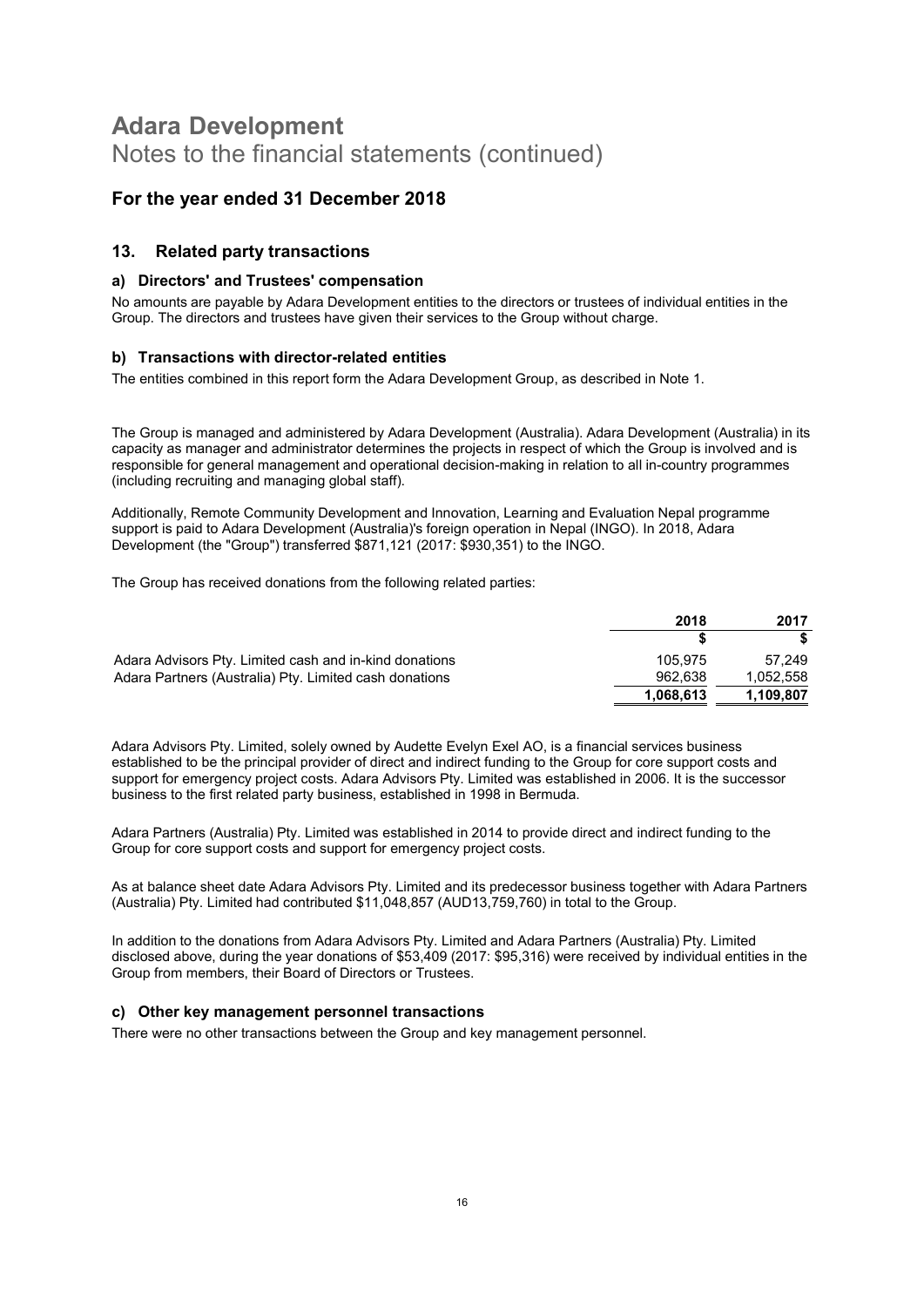# For the year ended 31 December 2018

### 14. Key management personnel remuneration

The key management personnel of the Group are its directors and trustees.

| <b>Adara Development</b> | Audette Evelyn Exel AO, Richard Deutsch, Laini Liberman, Richard Alan |
|--------------------------|-----------------------------------------------------------------------|
| (Australia)              | West, Susan Burns, Ilana Atlas, Andrea McCormick                      |
| <b>Adara Development</b> | Audette Evelyn Exel AO, Edith Conyers, Philippe Max Rouja             |
| (Bermuda)                |                                                                       |
| <b>Adara Development</b> | Audette Evelyn Exel AO, Andrew della Casa, Kate Vacher, Richard       |
| (UK)                     | Houghton                                                              |
| <b>Adara Development</b> |                                                                       |
| (USA)                    | Audette Evelyn Exel AO, Thomas Dickson, Derek Stapley                 |
| <b>Adara Development</b> | Audette Evelyn Exel AO, Susan Burns, Kenneth Finch                    |
| (Uganda)                 |                                                                       |

The directors and trustees receive no compensation for their services to the Adara Development Group entities as listed in Note 1.

#### 15. Commitments

#### a) Commitments to Non-Government Organisations

During the year Adara Development (Australia), Adara Development (USA), Adara Development (UK), Adara Development (Bermuda) and Adara Development (Uganda) entered into, or were obligated by, agreements with the following Non Government Organisations ("NGOs") and Partners.

The amounts committed to by Adara Development are as follows:

|                                  | <b>Funding committed</b><br>for January -<br>December 2019<br>USD | <b>Agreement period</b><br>from | <b>Agreement period</b><br>ending      |
|----------------------------------|-------------------------------------------------------------------|---------------------------------|----------------------------------------|
| Adara Development Nepal          | 565.918                                                           |                                 | 25 November 2014 Completion of project |
| The Himalayan Innovative Society | 29.129                                                            |                                 | 1 January 2018 31 December 2020        |

The Group reserves the right to refuse funding should any organisation fail to meet all terms and conditions as specified in the related agreements.

Funding commitments for subsequent periods are reviewed and updated on an annual basis.

Commitments will be met by current funds available and restricted donations received during the year.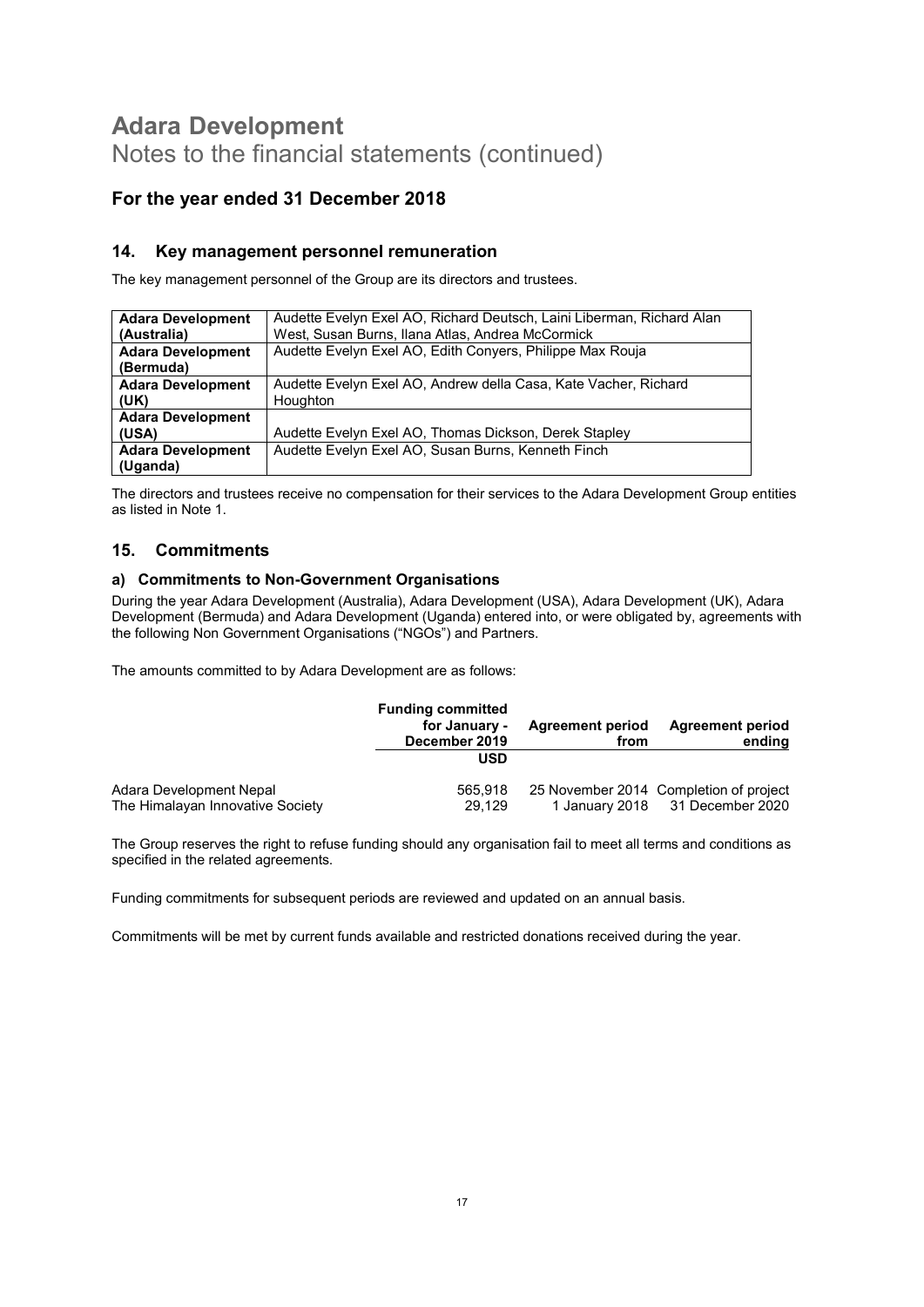### For the year ended 31 December 2018

### 15. Commitments (continued)

#### b) Rental lease commitment

The future minimum rental commitments for the Group are as follows:

|                           | 2018           | 2017   |
|---------------------------|----------------|--------|
|                           |                |        |
| Due within 1 year         | 1.720          | 20,642 |
| Due between 1 and 5 years | $\blacksquare$ | 1.720  |
|                           | 1.720          | 22,362 |

### 16. Auditors' remuneration

|                                        | 2018   | 2017   |
|----------------------------------------|--------|--------|
|                                        | \$     |        |
| <b>Audit services</b>                  |        |        |
| KPMG Australia:                        |        |        |
| Audit and review of financial reports* | 23,832 | 26.192 |
| Somerbys (UK):                         |        |        |
| Audit and review of financial reports  | 4.975  | 5,079  |
| Markhouse Partners Uganda:             |        |        |
| Audit and review of financial reports  | 2.024  | 2,805  |
|                                        | 30,831 | 34,076 |
|                                        |        |        |

\*KPMG provides pro-bono professional audit services of Adara Development (Australia) and Adara Development (Bermuda), while an audit fee is charged for Adara Development (USA) and the Group.

### 17. Events after the balance sheet date

In the interval between the end of the financial year and the date of this report, no transaction or event of a material or unusual nature likely to significantly affect the operations of the Group or the state of affairs of the Group in future years occurred.

### 18. Contingencies

As at 31 December 2018, the Group had no material contingent assets or liabilities.

### 19. Fundraising appeals conducted during the year

No fundraising appeals have been undertaken during the year.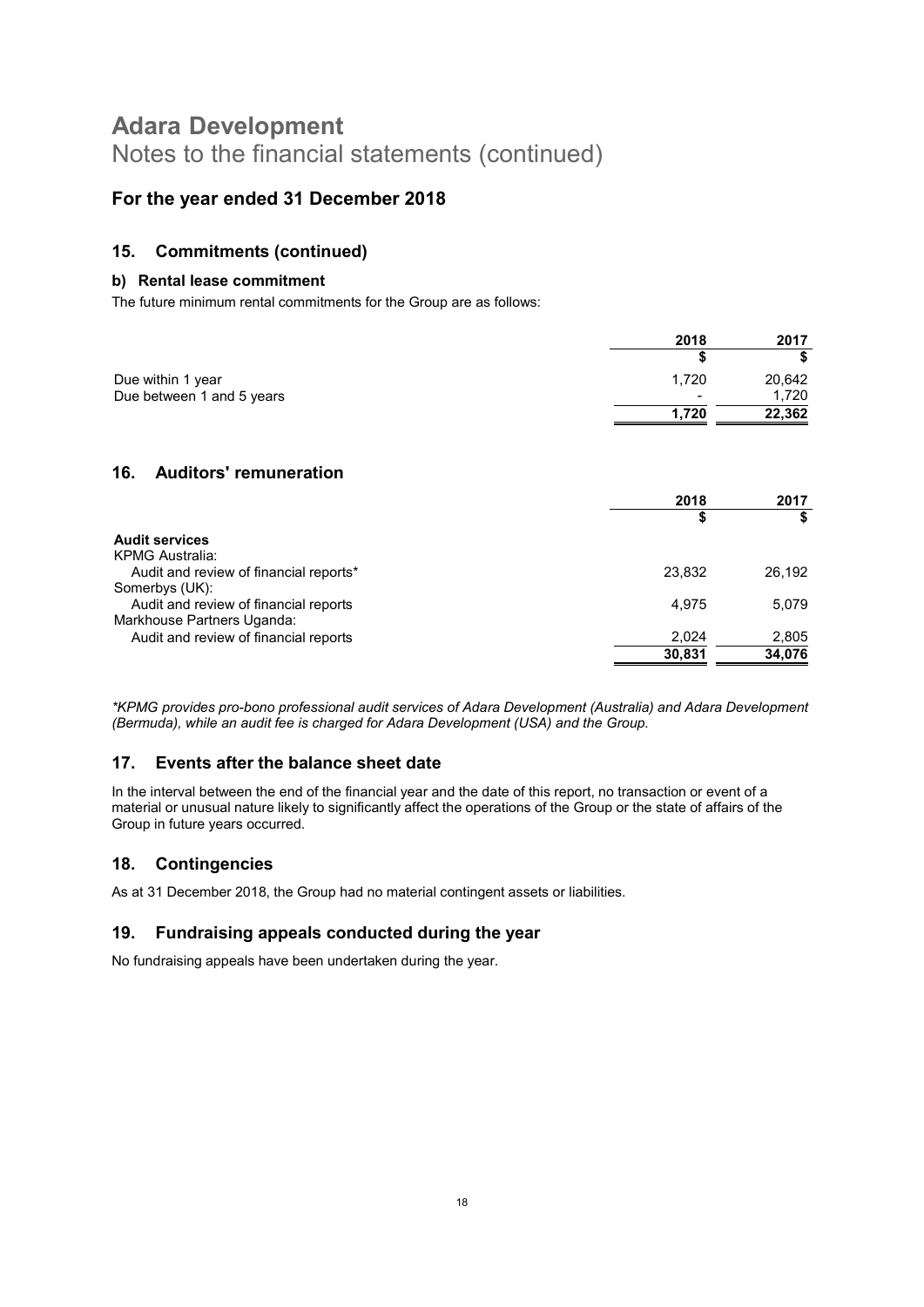# **Directors' declaration**

In the opinion of the directors and trustees of the entities in the Group, which is the combination of the following entities: Adara Development (Australia), Adara Development (Bermuda), Adara Development (UK), Adara Development (Uganda) and Adara Development (USA):

- $1.$ In the opinion of the directors:
	- the individual entities listed in Note 1 are registered not-for-profit organisations while the Group is not  $(a)$ a registered not-for-profit organisation;
	- (b) the financial statements and notes that are set out on pages 2 to 18:
		- present fairly the Group's financial position as at 31 December 2018 and its performance for the  $(i)$ financial year ended on that date in accordance with the basis of preparation and accounting policies described in Note 2 and 3:
		- comply with Australian Accounting Standards (including the Australian interpretations) to the  $(i)$ extent described in Note 2;
	- (c) there are reasonable grounds to believe that the Group will be able to pay their debts as and when they become due and payable;
	- (d) the entities within the Group have kept accounting records as to correctly record and explain their transactions and financial position; and
	- (e) the entities within the Group have kept their accounting records so that a true and fair financial report of the Group can be prepared from time to time.

Signed in accordance with a resolution of the directors and trustees:

dat that

Audette Evelyn Exel AO Chair 30 April 2019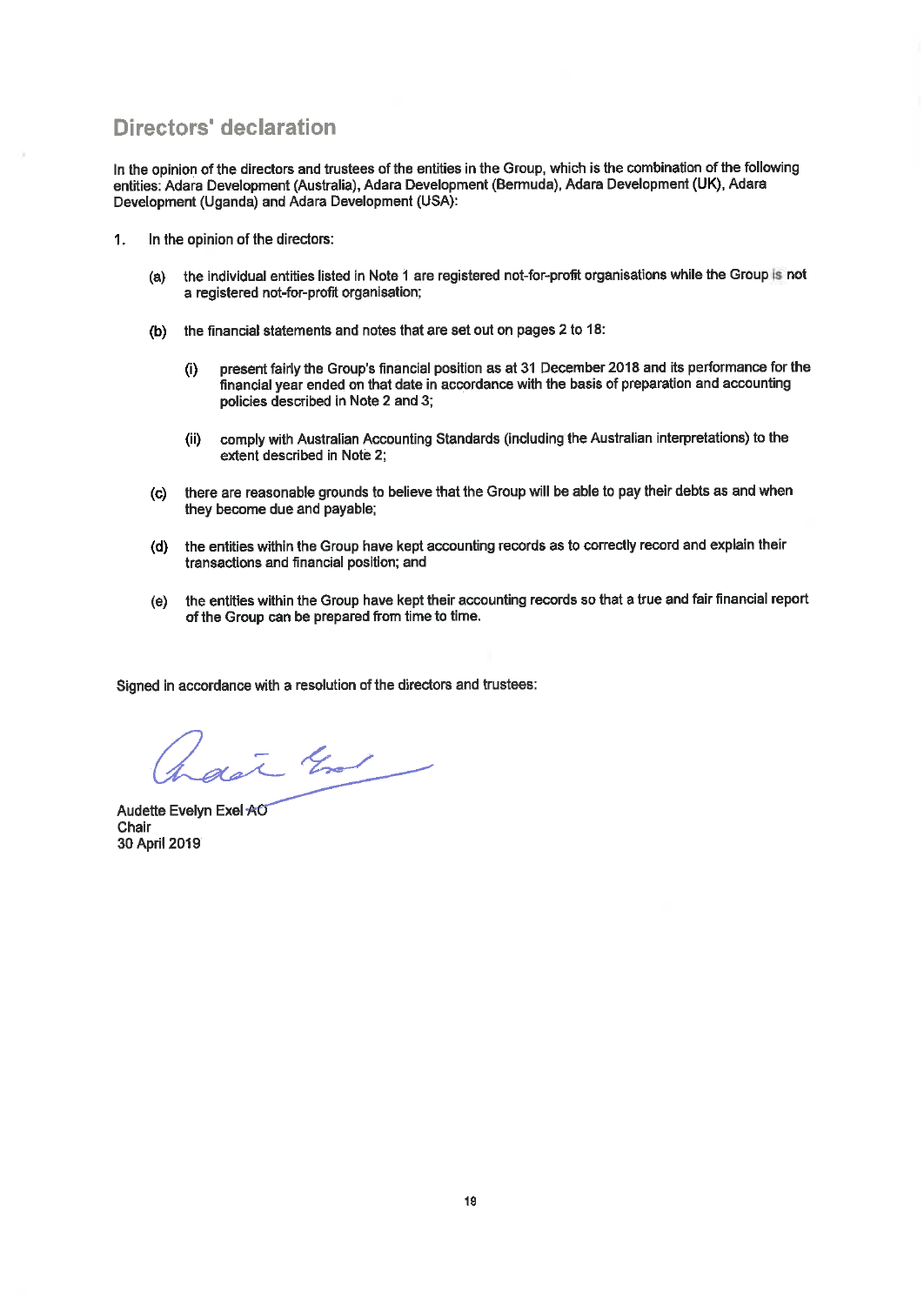

# Independent Auditor's Report

### To the Directors and Trustees of Adara Development

#### **Opinion**

We have audited the *Combined Financial*  **Report** of Adara Development *(the Group)*.

In our opinion, the accompanying Combined Financial Report presents fairly, in all material respects, the financial position of Adara Development as at 31 December 2018, and of its financial performance and its cash flows for the year then ended, in accordance with the accounting policies described in Note 1 to Note 3 to the financial statements.

The *Combined Financial Report* comprises:

- Combined statement of financial position as at 31 December 2018;
- Combined statement of profit or loss and other comprehensive income, Combined statement of changes in equity, and Combined statement of cash flows for the year then ended;
- Notes including a summary of significant accounting policies; and
- Directors' and Trustees' Declaration.

The *Group* consists of Adara Development (Australia), Adara Development (Bermuda), Adara Development (UK), Adara Development (Uganda) and Adara Development (USA).

#### **Basis for opinion**

We conducted our audit in accordance with *Australian Auditing Standards*. We believe that the audit evidence we have obtained is sufficient and appropriate to provide a basis for our opinion.

Our responsibilities under those standards are further described in the *Auditors responsibilities for the audit of the Combined Financial Report* section of our report.

We are independent of the Group in accordance with the ethical requirements of the *Accounting Professional and Ethical Standards Boards APES 110 Code of Ethics for Professional Accountants*  (the Code) that are relevant to our audit of the *Combined Financial Report* in Australia. We have fulfilled our other ethical responsibilities in accordance with the Code.

#### **Emphasis of matter basis of preparation and restriction on use**

We draw attention to Notes 1 to 3 to the Combined Financial Report, which describes the special purpose and combination basis of preparation. The Combined Financial Report has been prepared to meet the request of the Directors and Trustees of the entities within the Group to present a combined view of the global not for profit activities conducted by the Group.

As a result, the Combined Financial Report and this Auditor's Report may not be suitable for another purpose. Our opinion is not modified in respect of this matter.

Our report is intended solely for the Directors and Trustees of the entities in the Group and should not be used by parties other than the Directors and Trustees of the entities in the Group. We disclaim any assumption of responsibility for any reliance on this report, or on the Combined Financial Report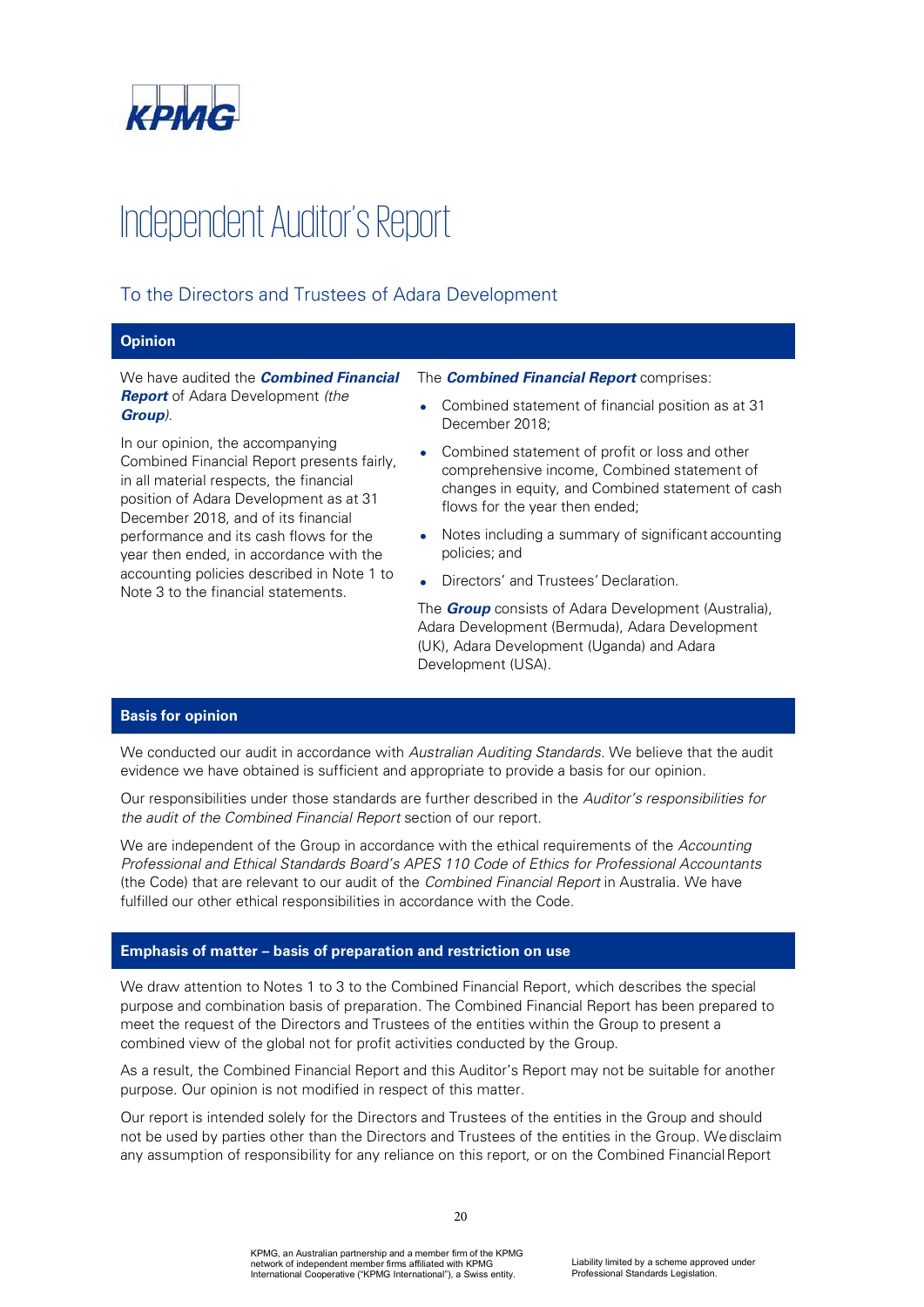

to which it relates, to any person other than the Directors and Trustees of the entities within the Group or for any other purpose than that for which it was prepared.

Our audit report relates to the Combined Financial Report which will be published on the Australian website (www.adaragroup.org) (the website). Management is responsible for the integrity of the website. We have not been engaged to report on the integrity of the website. We also do not opine on any other information which may have been hyperlinked to/from the Combined Financial Report.

#### **Other Information**

Other Information is financial and non-financial information in Adara Development's annual reporting which is provided in addition to the Combined Financial Report and the Auditor's Report. The Directors and the Trustees are responsible for the Other Information.

The Other Information we obtained prior to the date of this Auditor's Report was the Directors Report*.* 

Our opinion on the Combined Financial Report does not cover the Other Information and, accordingly, we do not express any form of assurance conclusion thereon.

In connection with our audit of the Combined Financial Report, our responsibility is to read the Other Information. In doing so, we consider whether the Other Information is materially inconsistent with the Combined Financial Report or our knowledge obtained in the audit, or otherwise appears to be materially misstated.

We are required to report if we conclude that there is a material misstatement of this Other Information, and based on the work we have performed on the Other Information that we obtained prior to the date of this Auditor's Report we have nothing to report.

#### **Responsibilities of Management and Those Charged with Governance for the Combined Financial Report**

Management are responsible for:

- the preparation and fair presentation of the Combined Financial Report and have determined that the basis of preparation described in Note 1 to the Combined Financial Report is appropriate to meet the needs of the Directors and the Trustees for the purpose of presenting a combined view of the global not for profit activities conducted by the Group;
- implementing necessary internal control to enable the preparation of Combined Financial Report that is free from material misstatement, whether due to fraud or error; and,
- assessing the Group's ability to continue as a going concern. This includes disclosing, as applicable, matters related to going concern and using the going concern basis of accounting unless they either intend to liquidate the Group or to cease operations, or have no realistic alternative but to do so.

Those charged with governance are responsible for overseeing the Group and Group's financial reporting process.